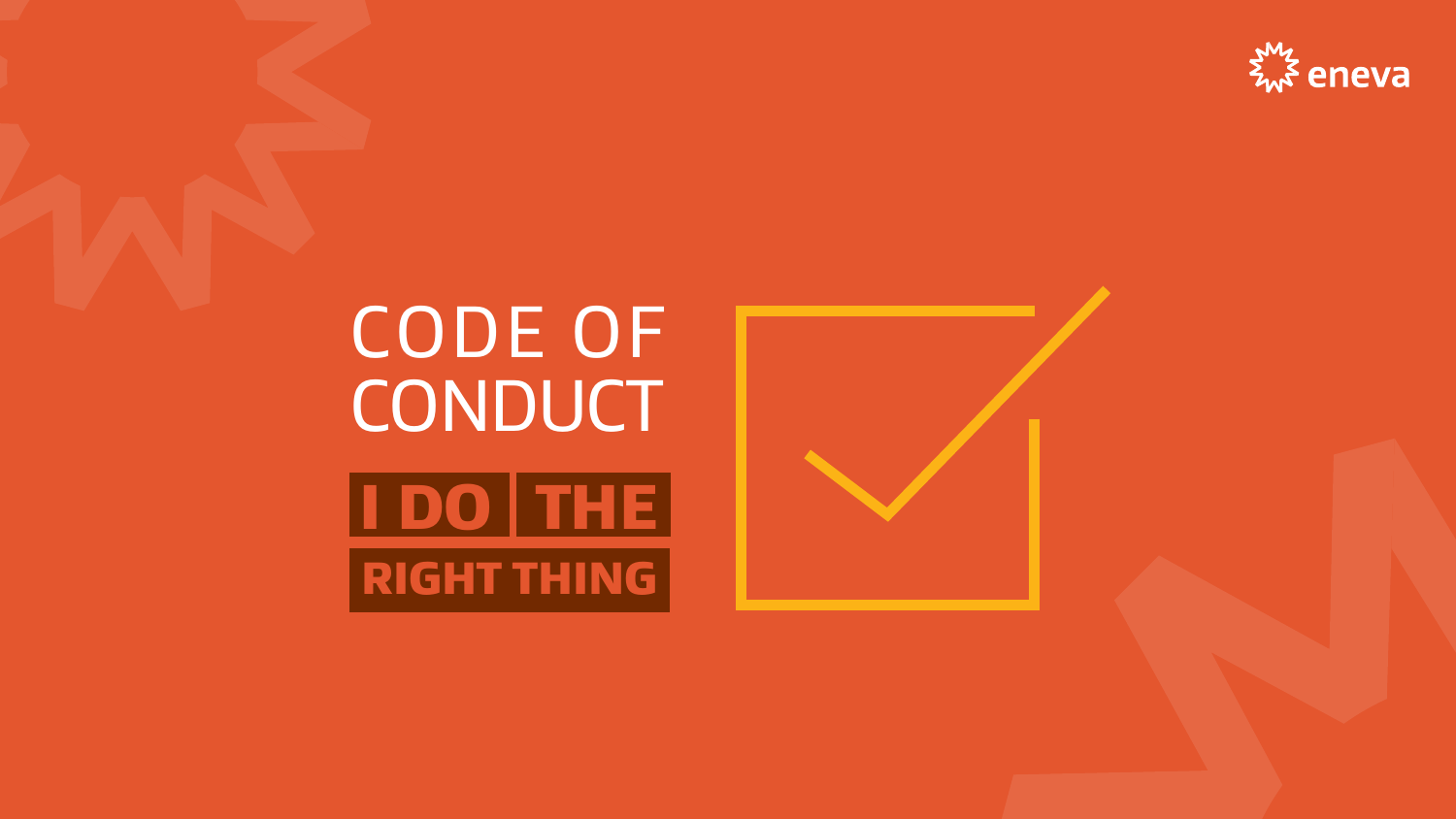its employees. In order to fulfill our mission ofk "being a pioneer in the new frontiers of energy, with reliability, competitiveness and responsibility", there must be an unconditional engagement to the execution of our daily working practices.

I am counting on you.

Pedro Zinner

### **Code of Conduct**

### **A WORD FROM OUR CEO**

Eneva's Code of Conduct is a guidebook for our actions in professional and personal relations. It guides how we should engage with several audiences, such as clients, government entities, society, shareholders, among others. Since the last Code, published in 2017, our company has evolved and has been operating with integrity and in an ethical and transparent manner in all our interactions.

Integrity is the main tool which must guide the conduction of our work, always in compliance with the law, this Code of Conduct and with our internal policies and guidelines. Integrity is a non-negotiable value. Therefore, we invest in building a solid culture and encouraging ethical conducts among employees, business partners and clients.

Eneva's and its employees' reputation is one of the greatest assets of the company. We are committed

to negotiating ethically and ensure decent labor conditions, according to the best practices in sustainability.

The principles defined in this Code must be complied by all employees of Eneva, regardless of their hierarchical level, position or location. Thus, we will build together an environment of trust, where everyone feel respected and appreciated.

Eneva seeks to make employees and Third Parties aware of critical issues requiring attention and caution, and it formalizes through this Code the culture we wish to share by following the best ethical management practices.

We know that a company's identity is not only linked to its products and services, it is tightly connected to the behavior and attitudes of

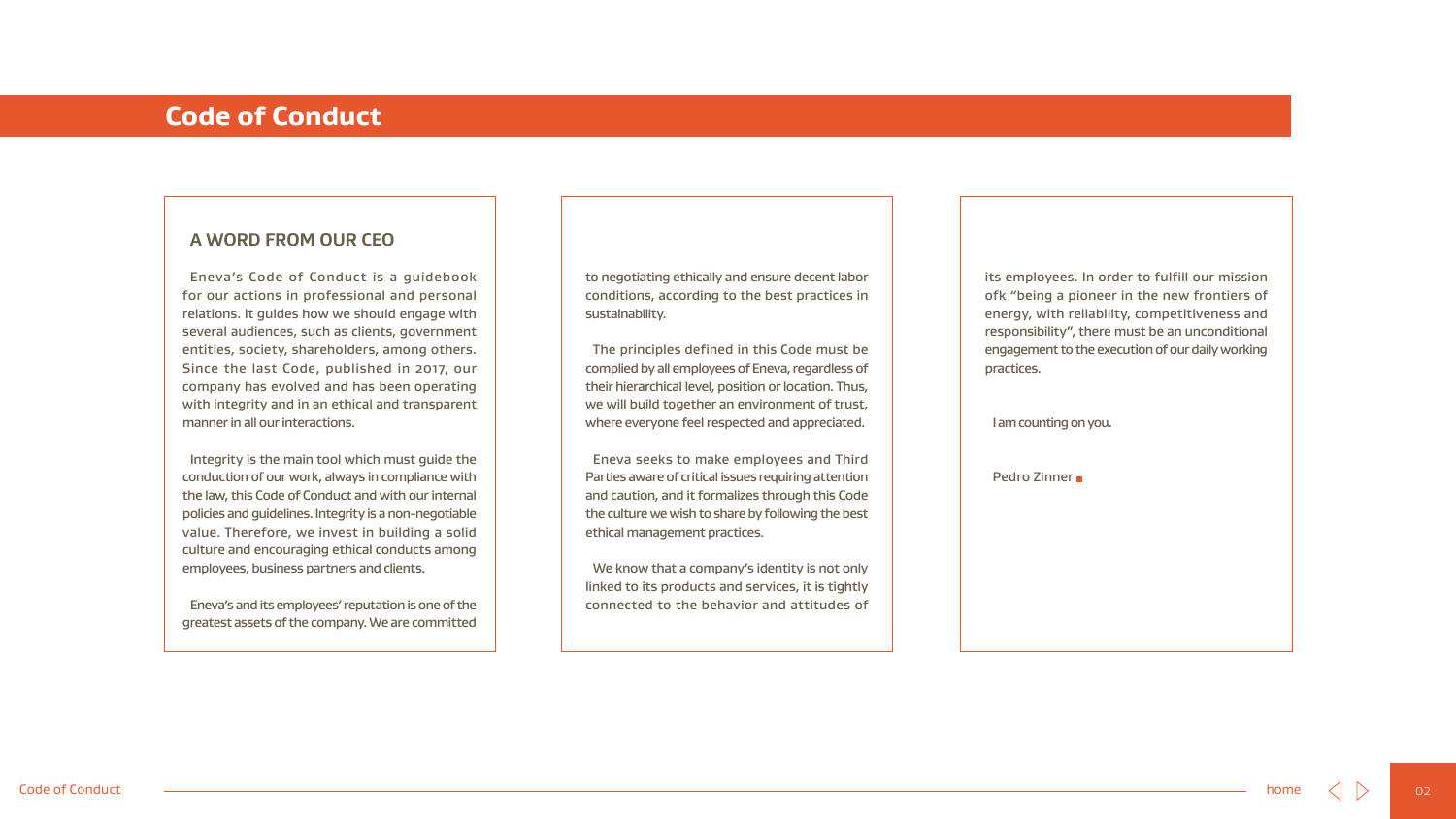Code of Conduct 03



### **Index**

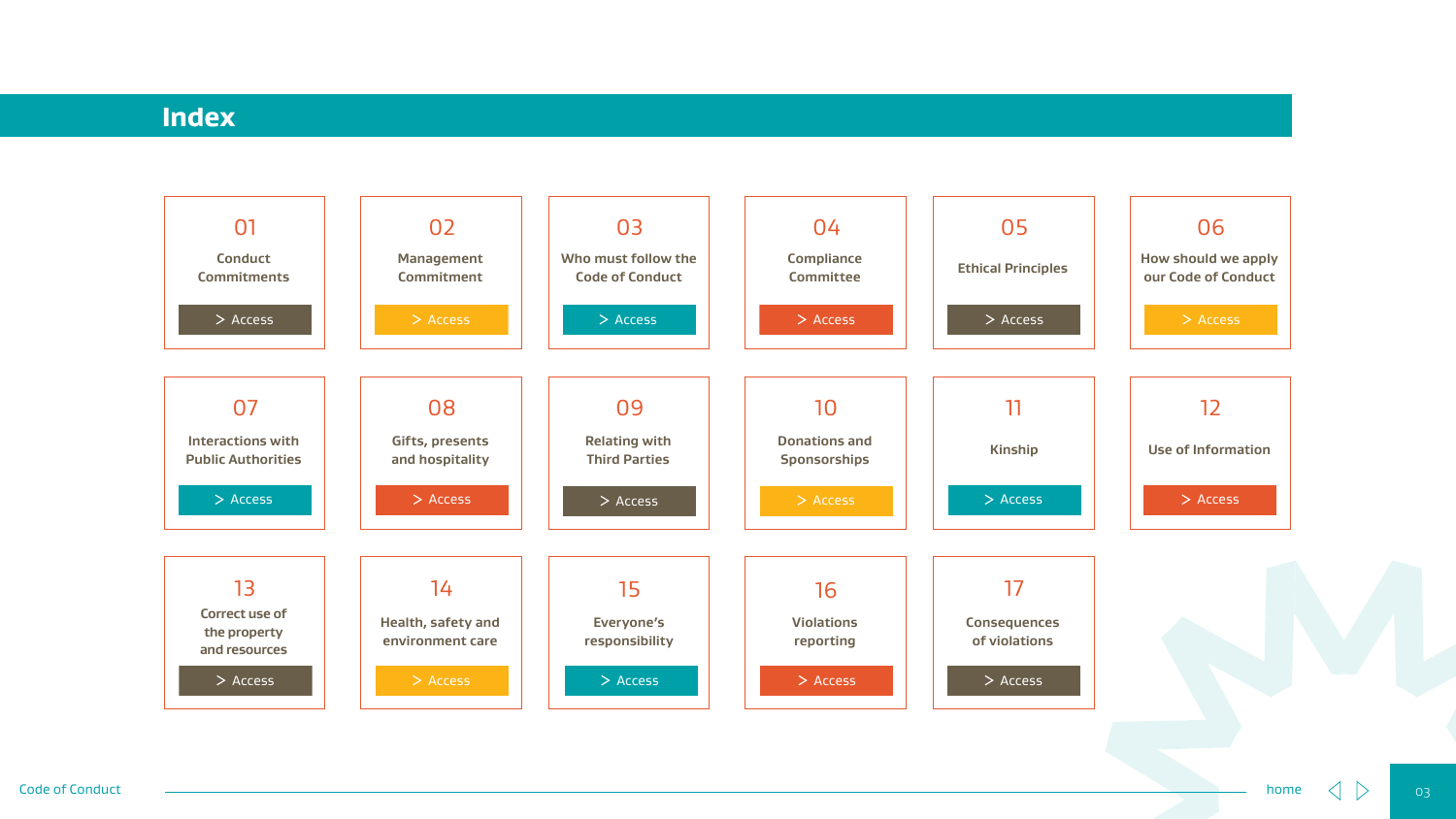### **1. Conduct Commitments 2. Management Commitments**





The purpose of this Code of Conduct is to reinforce the principles, values and rules to be followed when conducting business and activities at Eneva.

Aligned with the best management, transparency and anticorruption and fraud practices, it aims to guide the Employees on how to prevent legal and/or integrity violations that may jeopardize the Company or its reputation.

Even though it does not encompass all situations or doubts, this Code provides the Employees, Third Parties, and other partners of Eneva with its general guidelines. They must mandatorily know them and undertake to comply with them.

The Code must be deemed an action guide and the conduct standard for all Employees, as well as an instrument with guidelines on the best practices, which shall be taken into account by Eneva in the most varied situations.

**Eneva's management is committed to all values and principles set out in this Code and encourages their fulfillment in all of its companies and by all of its Employees.**

index

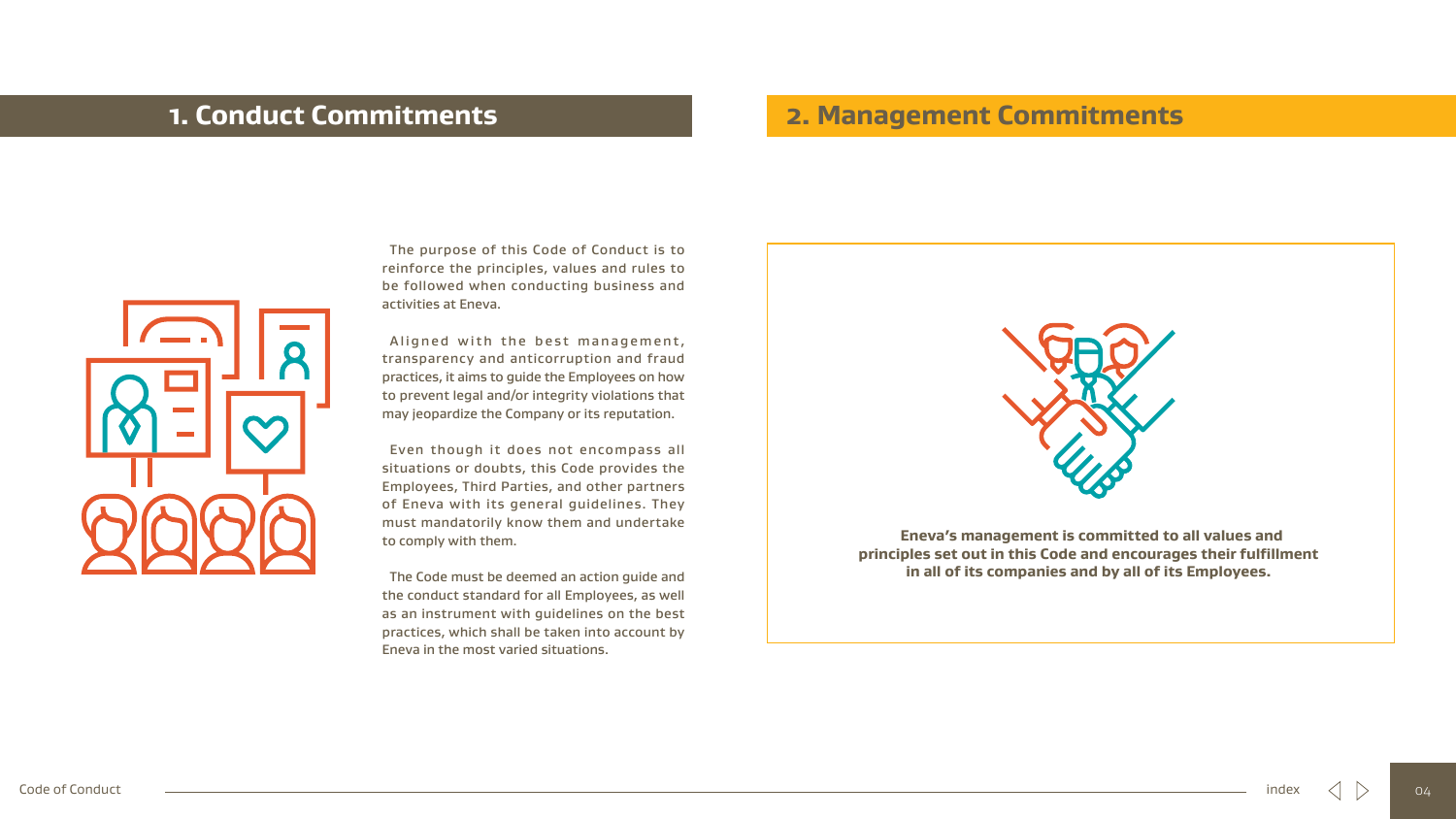### **3.Who must follow this Code of Conduct**

### 3.1 How should we apply our Code of Conduct

The rules set out in this Code must be followed by all Employees of Eneva, regard of their hierarchical level, functional level or place of work, including affiliates and jo ventures in which Eneva has a management control. In addition, this Code must also observed by Third Parties or any person acting on behalf of the Company, all memi of the Board of Directors, the Chief Executive Officer and other executive officers.

In case the local laws and regulations are stricter than the conduct guidelines principles set out in this Code, the strictest rules must always prevail. This Code serve as a guideline, overcoming over all policies, rules, and procedures of the Compa

| <b>lless</b><br>oint | Eneva believes, however, that its Third Parties have the autonomy to set their own rules<br>of conduct, as long as they are compatible with the applicable legislation and with the |
|----------------------|-------------------------------------------------------------------------------------------------------------------------------------------------------------------------------------|
| o be                 | minimum parameters set forth herein.                                                                                                                                                |
| bers                 |                                                                                                                                                                                     |
|                      | Any violations to this Code of Conduct may result in the application of disciplinary<br>measures. Employees must be aware that they will be held liable for consequences            |
| and                  | arising from such violations.                                                                                                                                                       |
| will                 |                                                                                                                                                                                     |
| any.                 |                                                                                                                                                                                     |
|                      |                                                                                                                                                                                     |

Every time a law or a custom conflicts with the guidelines of our Code, we must use the strictest criteria, in line with the highest standards of ethical behavior, to make the best decision to the dilemma we face.

### We can observe the following criteria for the decision-making:

 $\textsf{Code of Conduct} \quad \textcolor{red}{\blacksquare} \quad \textsf{index} \quad \textcolor{red}{\bigtriangleup} \quad \textcolor{red}{\bigtriangledown} \quad \textcolor{red}{\mathsf{O5}}$ 



Verify if the attitude is in accordance with our Code of Conduct, the internal regulation, Eneva's values, the Golden Rules and the laws in force;

Verify if it is necessary to consult other persons, a superior or competent areas;

Verify if the decision or attitude will damage Eneva's reputation or personal reputation if it becomes public

index

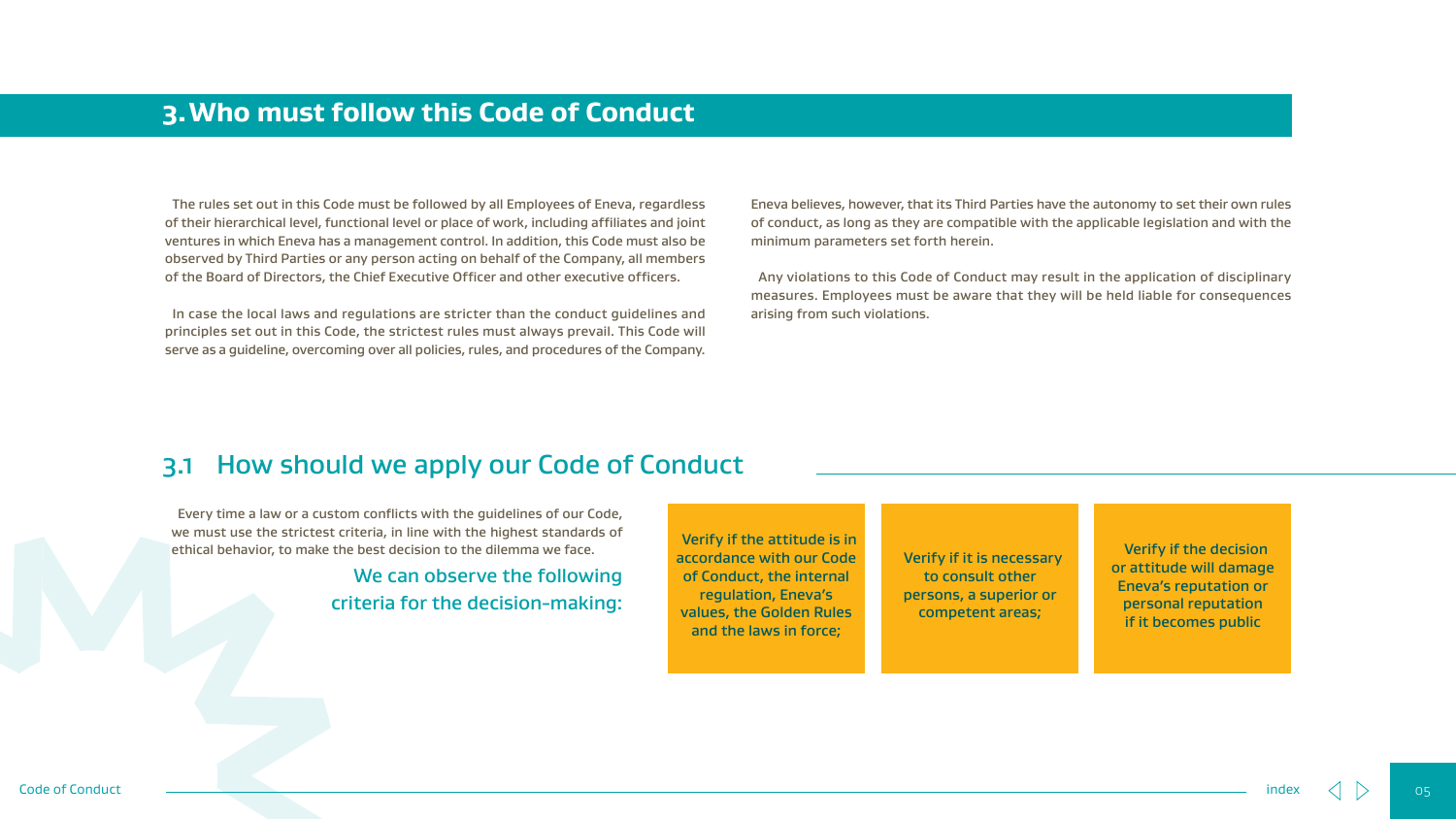### **4. Compliance Committee**



The Compliance Committee is an internal body that reports to the Executive Board. It is composed by the Company's CEO and leaders from different areas to ensure impartiality, including the General Counsel and Director of Governance, Risk and Compliance, the Director of Corporate Services, the Operations Director and members of the Compliance area. The Commission is responsible for evaluating the issues concerning the Code of Conduct and looking for solutions to the cases.

### The Compliance Committee shall, among other activities:

I. Monitor and comply with the Code of Conduct, and also adapting it to the reality of Eneva's business environment;

II. Maintain and disseminate Eneva's ethical culture by analyzing suggestions, complaints and reports of irregularities which are related to the Code of Conduct and other internal regulations, when necessary;

III. Investigate violations to the Code of Conduct and determine the applicability of disciplinary measures compatible with their severity, taking as a reference Eneva's internal rules;

IV. Ensure that the reports made are conducted in secrecy and in an appropriate jurisdiction;

V. Ensure non-retaliation for reports made in good faith.

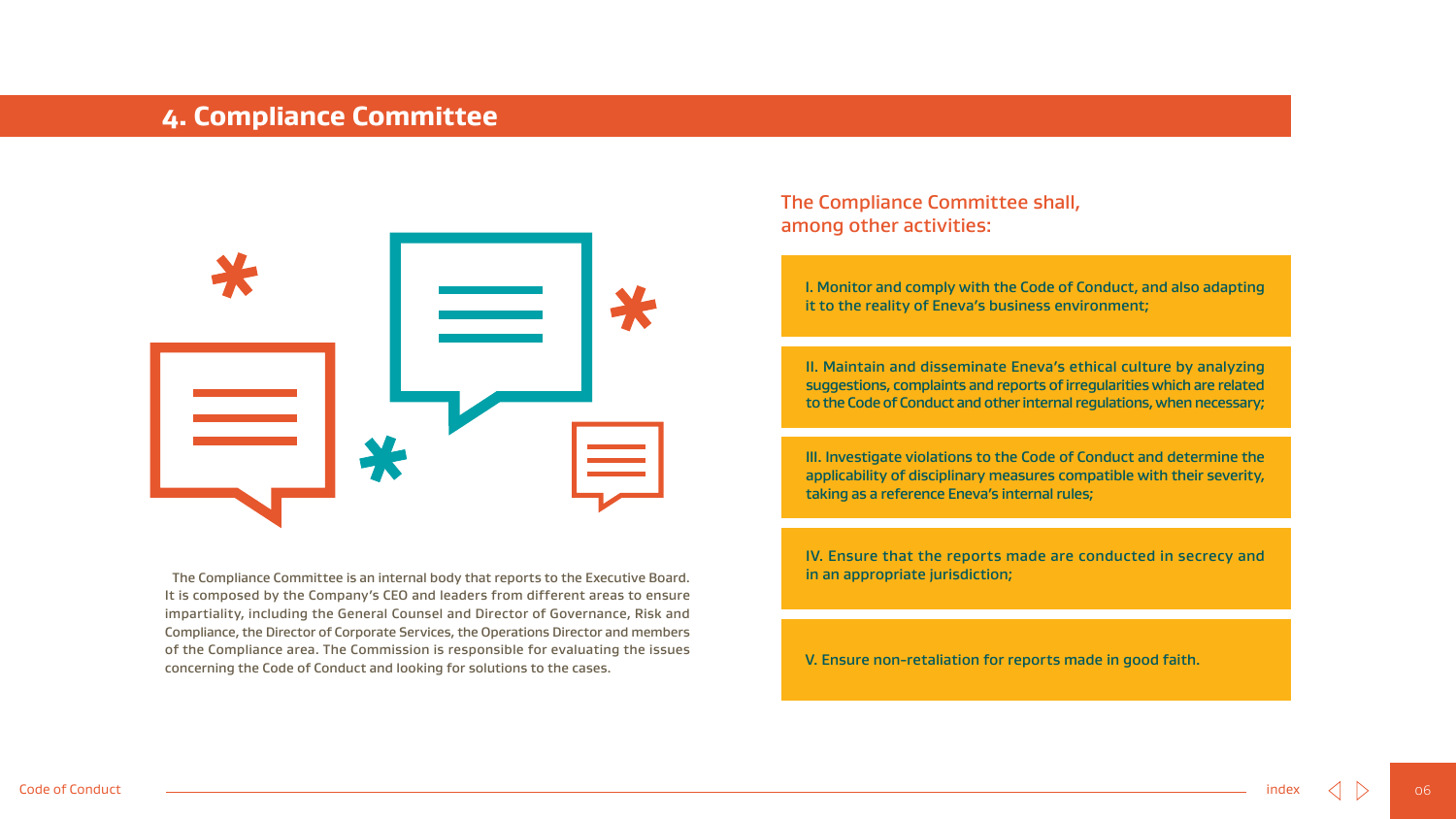### **5. Ethical Principles**

### 5.1. Mission, Vision and Behaviors

The purpose of our Mission, Vision and Behaviors: Behavior is to guide the actions of Eneva's Employees at all times, everywhere, both in the performance of internal activities, and how we conduct our business and relationships with the external audience.

Mission: To be a pioneer in the new frontiers of energy, with reliability, competitiveness and responsibility.

Vision 2023: To reach 4.7 GW production capacity and become the most admired Brazilian energy company for our ability to innovate, our performance and our personnel.



IV. We depend on each

| to take<br>isks; | II. We are welcoming, constructive<br>and resilient; | III. We follow the highest<br>standards of performance; |  |
|------------------|------------------------------------------------------|---------------------------------------------------------|--|
| other;           | V. We celebrate and recognize<br><b>SUCCESS.</b>     |                                                         |  |
|                  |                                                      |                                                         |  |

The Company values the best practices available in the market and establish partnerships with renowned organizations and institutions for the continuous improvement of its activities. Dialogue and decent relationships with the communities and society in general also guide Eneva's business. The competence and commitment of the team ensure that the Company can efficiently and rapidly identify and transform business opportunities into special undertakings.

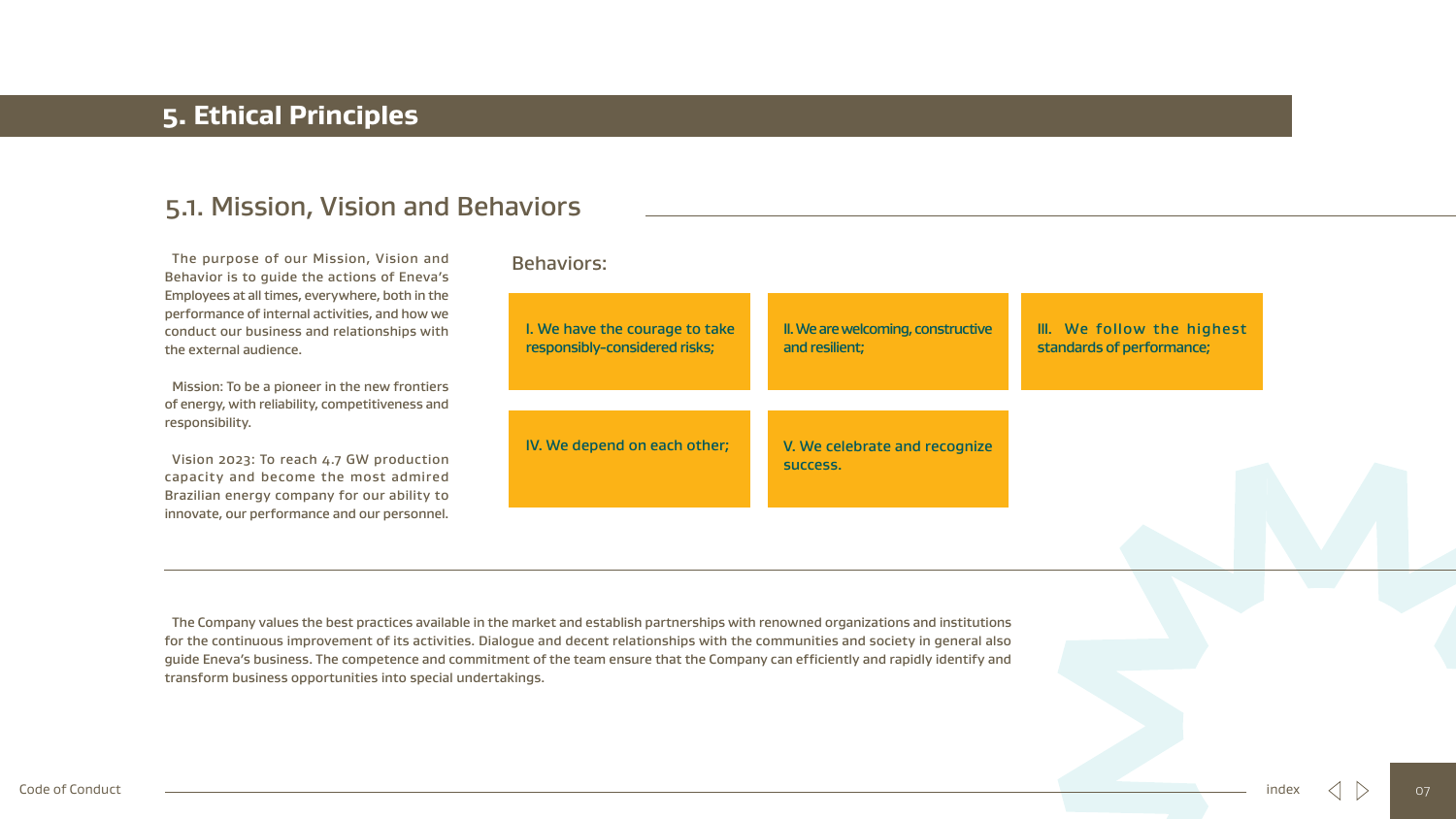### Expected Employees attitudes:

I. Act in accordance with the ethics, complying with the laws, with honesty and responsibility in the exercise of professional activities;

II. Reject and report all and any type of corruption (directly or indirectly);

III. Seek profitability and corporate competitiveness always respecting the Employees and prioritizing the safety of the workplace and preservation of the environment;

VIII. Manage the workforce with competence to meet the professional expectations of Employees, in a respectful workplace, free from discrimination and any type of harassment;

IV. Promote transparency and commitment with the truth;

V. Satisfy customers' needs with transparency, integrity and quality;

VI. Seek continued improvement of processes, products and services;

VII. Develop guidelines and management actions to meet the best practices of corporate governance and integrity;

IX. Repudiate every type of forced, slave or child labor.

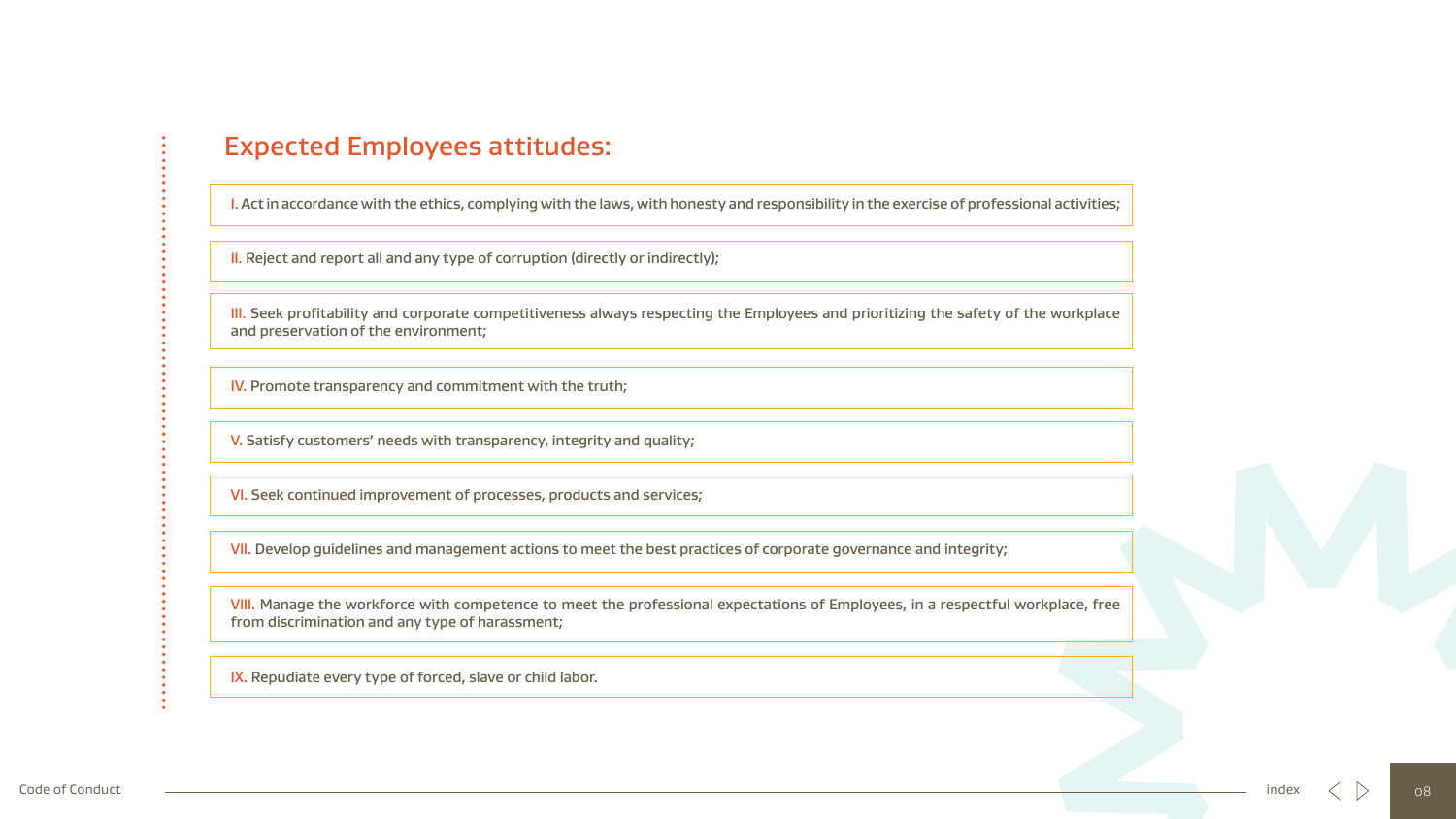### **6. How our Code of Conduct shall be applied**

### 6.1. How we shall act

### 6.2. Sharing the responsibility for Eneva's reputation

At Eneva, we act with integrity in the performance of our activities and business. The conformity with the applicable laws and regulations is our priority.

Every Employee and Third party operating on behalf of Eneva is responsible for getting aware and complying with the applicable laws and regulations at their workplace.

Eneva, in turn, will do everything that is necessary to support all the Employees, and provide proper and frequent training regarding the conducts that should be adopted in a given actual case. The Employees should always have the Compliance area as

The reputation of a company is one of its more valuable assets. The public image of Eneva is largely determined by the conduct of its Employees. Therefore, Eneva expects everyone to foment and promote integral and transparent behaviors based on mutual respect.

reference, and be able to turn to their superiors and, whenever necessary, to the competent department (for example: Human Resources, Legal or Finance) in case of doubts regarding any legal or procedural requirement or inadequate conduct.

### Any violation or possible violation of the applicable laws or internal rules of the Company can be reported through the Eneva's Complaints Channel, to the Compliance area or to its respective superior.

Eneva will analyze all facts reported through its whistleblower Channel and will not make any type of retaliation to the person who reported in good faith.

Eneva believes that it is the Employees' responsibility to know the rules and principles of the Company as well as conveying to everyone its culture of doing business.

Accordingly, each of its Employees, but mainly the leaders, should bear in mind the effects of their actions on the Company's reputation.

The support and commitment of the members of Senior Management are essential to perpetuate the culture and maintain a workplace in conformity with the values of the Company and with upright conducts. Therefore, Eneva will seek, through example of good corporate conducts, to transmit to the Employees and Third Parties the perception of the relevance of the Compliance Program and of following its rules.

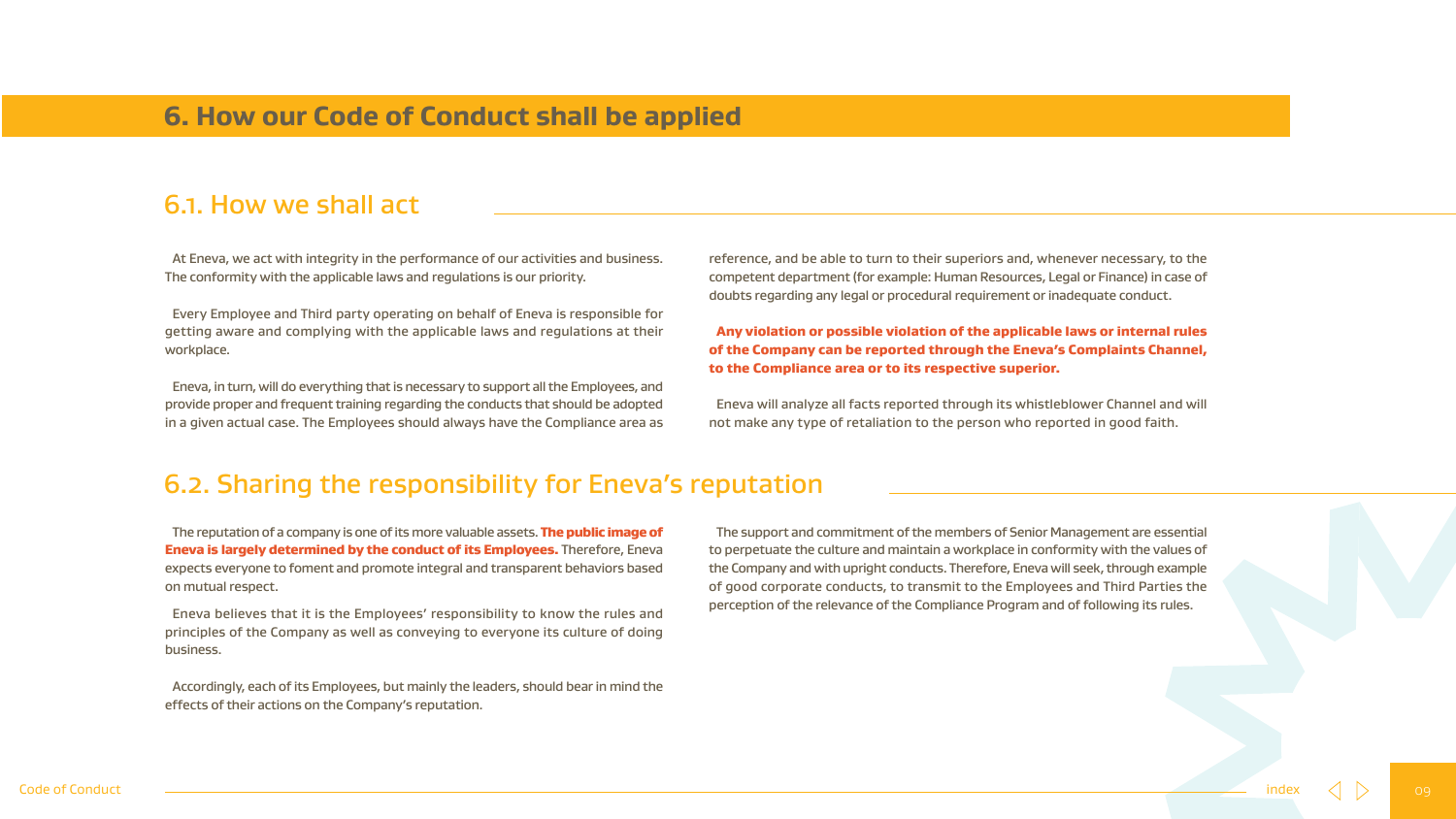### 6.3. Promoting equal opportunities and mutual respect



Eneva is fully committed to respecting the promotion of fair and egalitarian opportunities for the development and progress of its Employees. Nobody should be discriminated. Eneva and its Employees fully respect each individual and treats everybody on fair, egalitarian and non-

**Discrimination and harassment will not be tolerated.** Any Employee submitted to physical, sexual, racial, moral, verbal or other type of harassment should use Eneva's Whistleblower Channel and report the situation to its superior and/or to the Compliance area.

### 6.4. Human Rights and fight against harassment and forced labor

Eneva does not tolerate, allow, put up with and do not carry out business involving any type of child, forced labor, or under condition analogous to slavery, sexual exploration of children and adolescents and traffic of human beings.

We seek to carry out our business respecting the human rights and dignity of all human beings.

Eneva, in all situations, complies with the applicable legal requirements and respects internationally-acknowledged human rights legislations.

|        | discriminatory basis, regardless of genre, age, disability, nationality, ethnic origin,      |
|--------|----------------------------------------------------------------------------------------------|
|        | religion or belief, political orientation or sexual identity, race or color, marital status, |
| đ.     | family situation or union operation. These practices should also be applied by Third         |
| d.     | Parties with relationship with Eneva. The actions of Eneva's Employees should be             |
| S.     | guided by mutual respect and legal rights of everybody (its peers, customers, Third          |
| S.     | Parties) to privacy, individuality and dignity. The proper disciplinary measures will be     |
| $\sim$ | adopted by Eneva in cases of discrimination.                                                 |
|        |                                                                                              |









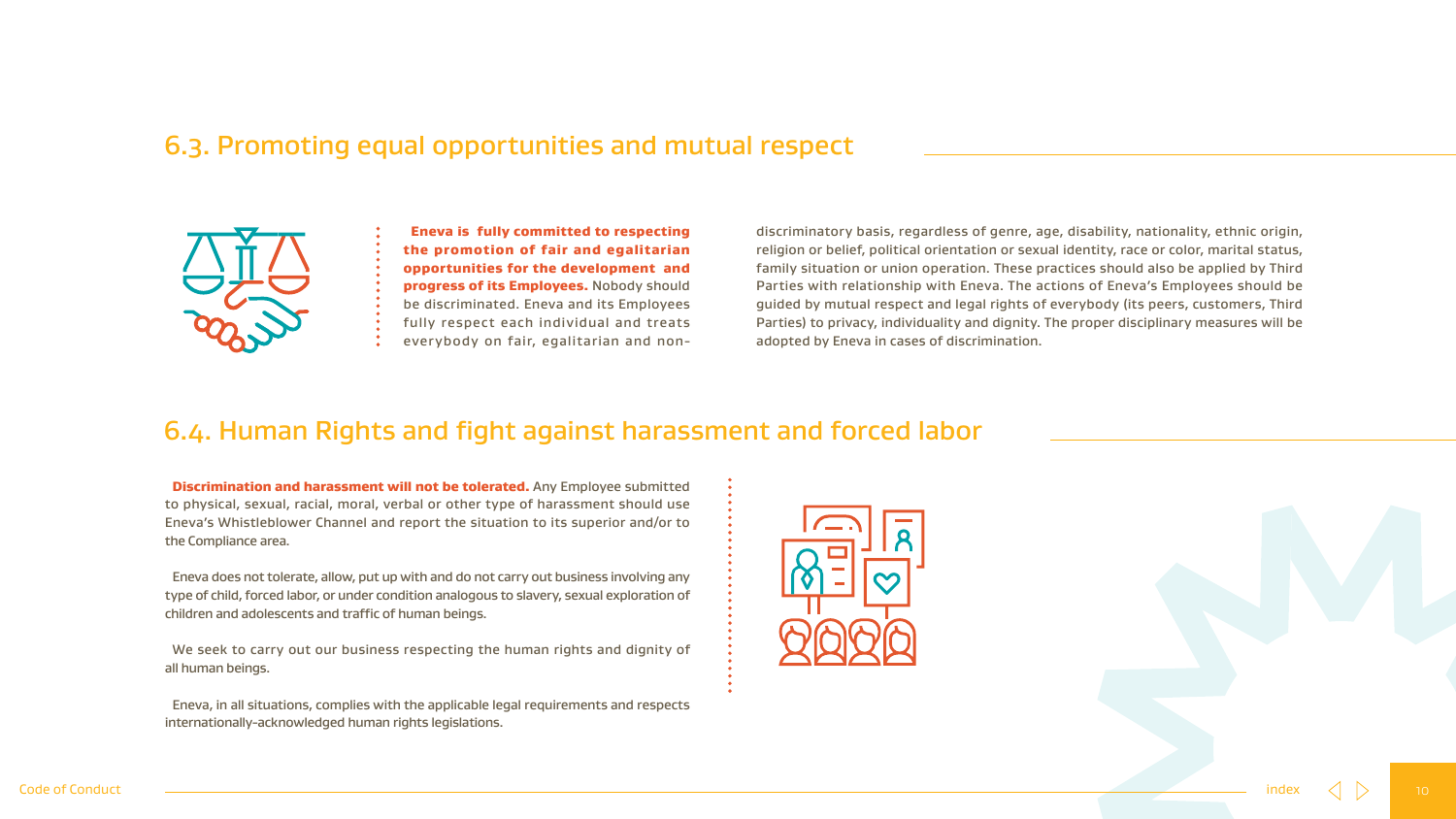### 6.5. Leading by example

### 6.6. Respecting the free association

All the Employees of Eneva have right to free association and to form and join unions and political parties of their choice, which will be respected.

Political advertising or any attempt to exercise political influence is not permitted in the facilities or through instruments of the Company.

Political party activities should be strictly personal, outside the working hours, without any relation to the function or position of the Employee at Eneva. If allowed by specific legislation, the exercise

of public position concurrently with the performed function at the Company should be approved by the Eneva Executive Board.

It is not permitted the financing or contribution of financial resources to political parties or candidates to positions at any level on behalf or in the interest of Eneva.

The relation among Employees should be based on professionalism and respect. Eneva expects its Employees in leadership positions to always seek to create a culture of mutual trust, which stimulates free exchange of opinions among different organizational levels, as well as contributes to professional and personal growth of everybody who is part of the team.

The Company's professionals who, in the performance of their functions, manage or lead teams of people should ensure the professionals directly related to their positions know and follow the Code of Conduct. In addition, they should lead by example, being a reference of behavior.

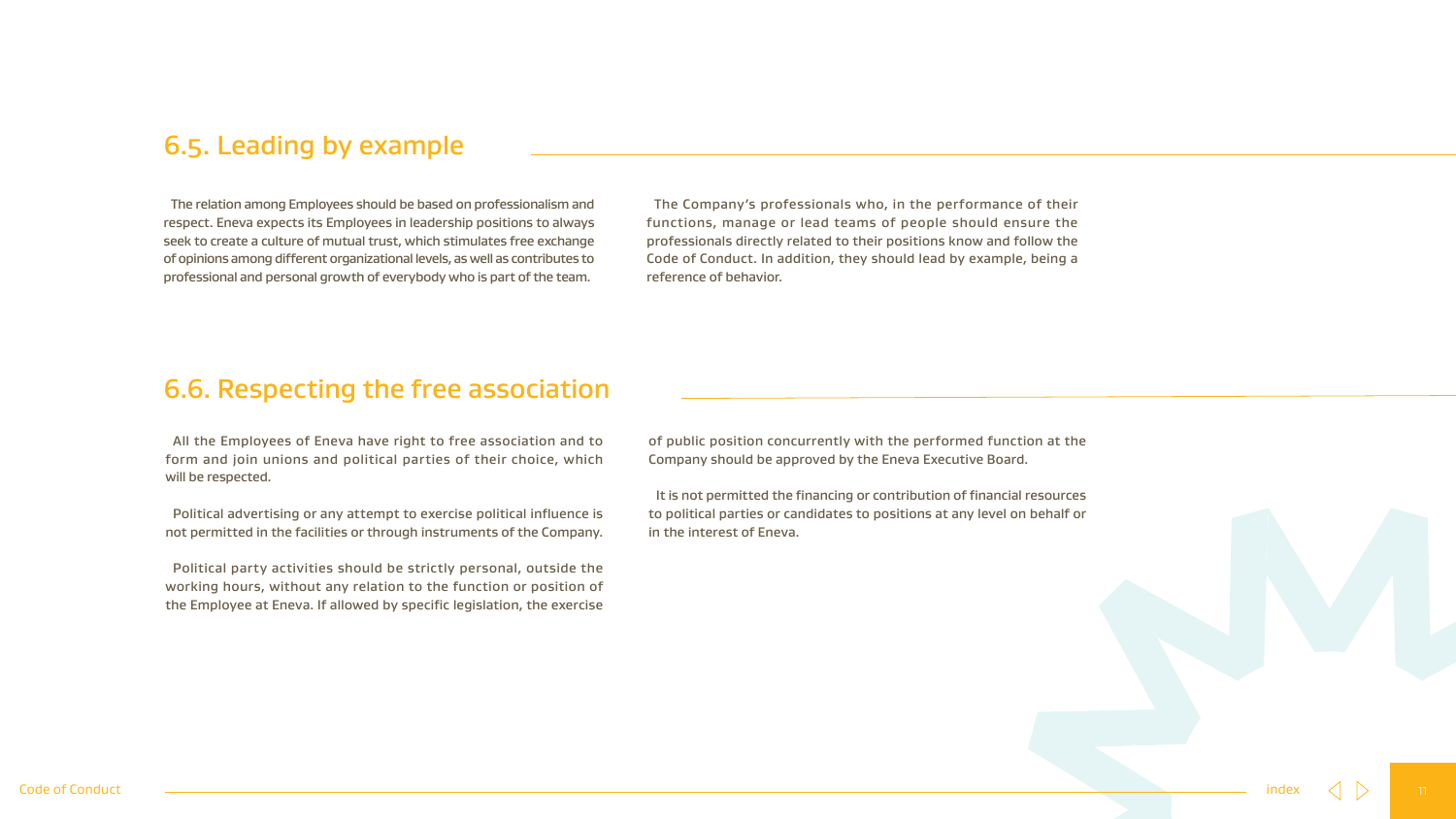### 6.7. Fighting Corruption

It is required and expected the Eneva's Employees and Third Parties show honest and upright behaviors and attitudes.

Eneva seeks to fight any corrupt and dishonest practices, repudiating all and any type of corruption, fraud, advantage, traffic of influence and extortion in the relations established among their Employees and Third Parties and Public Officers.

It is unacceptable any practices involving money laundering, concealment of assets, rights and values, pursuant to article 1 of Law Number 9,613/1998 of Brazil, or adoption of accounting practices not compliant with the applicable legislation and regulations.

Any insinuation or attempt of extortion, as well as request of undue advantages, originated by Public Officers or any other type of similar benefit by private agents, should be immediately communicated to the Compliance area or reported to the Complaints Channel.



index

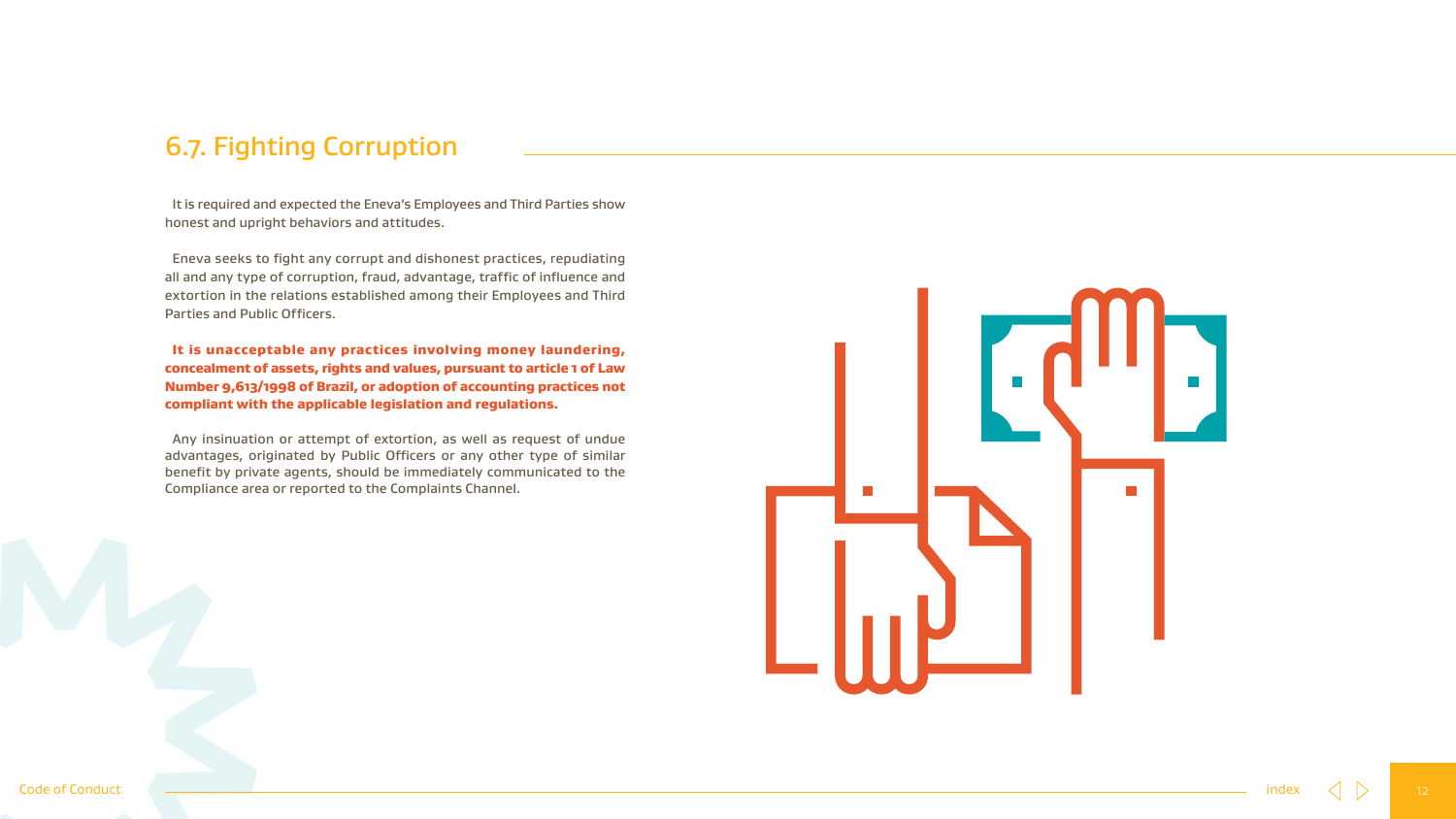### 6.8. Avoidance of Conflict of Interest

### It is extremely important for Eneva that its Employees are not involved in situations which could expose them to conflict of interest.

Throughout the relation with Eneva, in case of potential conflict of interest, the Employees must immediately inform their superiors, the HR or the Compliance area.

Conflict of interest is the situation in which the professional directly, potentially or apparently faces a case that can give rise to a breach of trust as professional and/or impair on irreversible manner a business, a legal relation or a simple decision. A conflict of interest arises whenever one of the parties involved in a process of evaluation or decision has own interests, or knowledge that is not shared with other parties, and with possibility to use it to obtain undue benefits and advantages to itself or to Third Parties.

Eneva does not permit undue personal benefits to be obtained to the detriment of the Company. In addition, Employees cannot exercise any functions in companies that have business with Eneva or even in organizations in conflict of interests with the Company.

These activities or these interests can undermine the business decision-making by Eneva's Employees objectively and interfere in the performance of their functions. Conflicts of interests can result in financial and reputational damages to Eneva.

The Company's Employees can exercise extra activities, if they are not incompatible with their position and activities in the company, as well as previously communicated to the immediate superior and to the Compliance area. It is not permitted to develop political-electoral activity during professional activity and/or in the workplace.



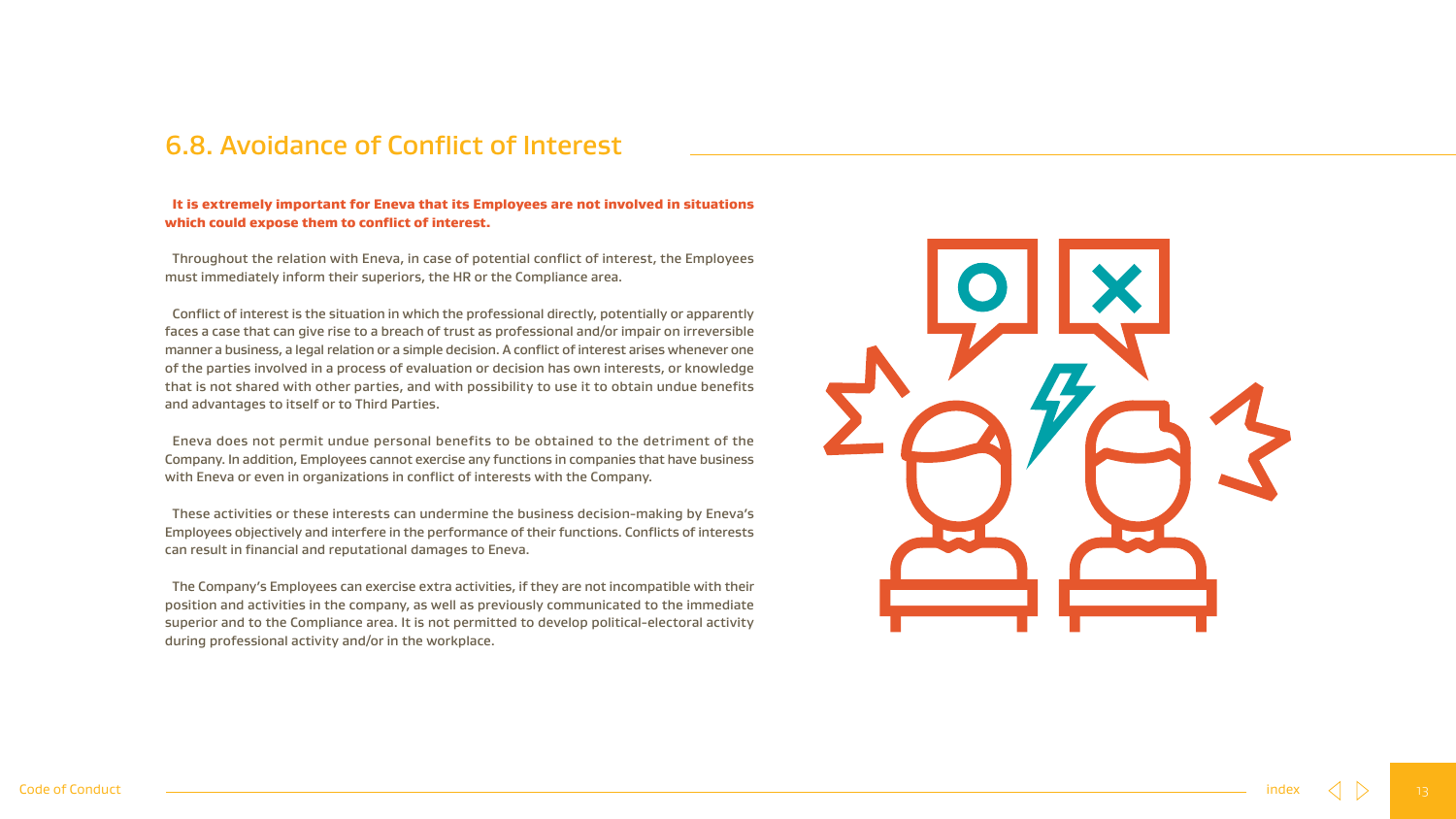### 6.9. Competing fairly with the Competitors

Eneva respects free competition and market laws, and the Employees should also comply with them. Pursuant to the applicable law, violations can result in fines and/or other penalties to Eneva and to its Employees involved in that action.

The Company does not tolerate unfair or anticompetitive practices, such as market division between competitors, price combination or any exchange of competitive-sensitive information neither agreements, either written or oral, which could restrict competition.

When in contact with Competitors, the Employees should act with transparency, thus, preventing improper acts, and that any received or provided information can be interpreted as prohibited conduct in light of competition defense laws.

The violation of the rules under this topic can harm Eneva and cause serious reputational damages, as well as sanctions provided for by law. We believe free competition is the best way to promote a fair and healthy business environment.

Violations are not tolerated and can entail disciplinary measures to the Employees in charge, who can also be subject to civil, administrative, or criminal actions, based on the applicable law.



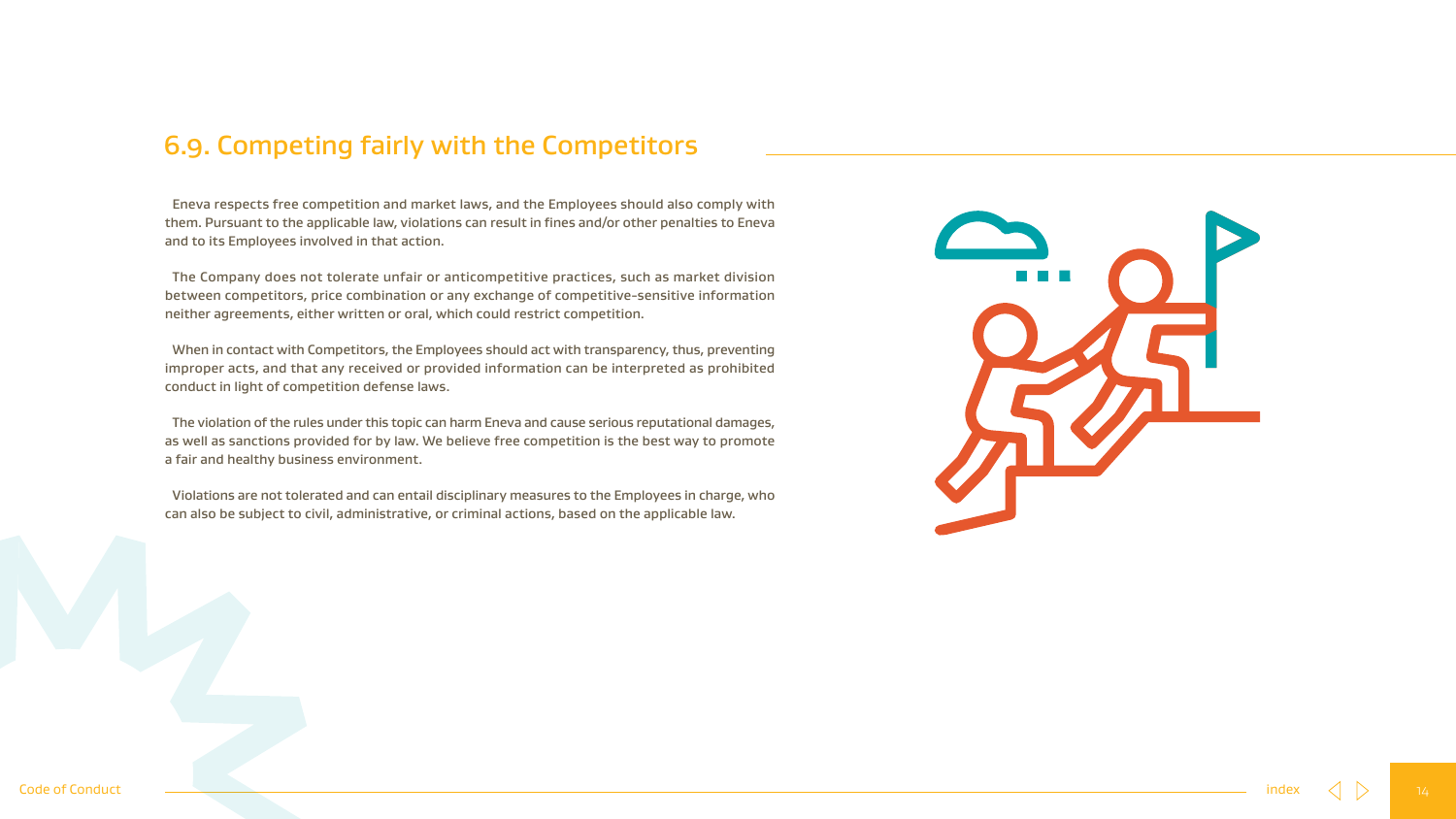

Eneva always seeks transparency in its relations, mainly with Public Officers. Accordingly, all the Employees and Third Parties, including partners, shareholders and other representatives of Third Parties are expected to comply with anticorruption standards, more specifically in connection with: (I) crimes against the Brazilian and foreign Public Administration provided for in the Criminal Code (Decree-Law Number 2848/1940); (II) crimes and illicit acts provided for in the Bidding Law and Administrative Improbity Law (Law Number 8666/93 and Law Number 8429/92, respectively); and (III) illicit acts provided for in the Anticorruption Law (Law Number 12846/2013), as well as in any other applicable law. cooperation, transparency, and political party independence. It is not permitted the financing or contribution of financial resources to political parties or to candidates to any type of position on behalf, benefit, or interest of Eneva. It is strictly prohibited to promise, offer or give, directly or indirectly, undue advantages to any public agent or person related to it in any regard, either in the interaction for new projects, obtainment of licenses, as well as in the inspection, regulation or assessment of regulatory bodies and agencies.

Relations with authorities, regulatory bodies and public management in general should be based on the precepts of legality, good faith, morality, efficiency, Any Urgency Fees can represent risk to the business and harm Eneva's image, once they can be considered undue advantages. Accordingly, Eneva expressly prohibits and works to eliminate them.

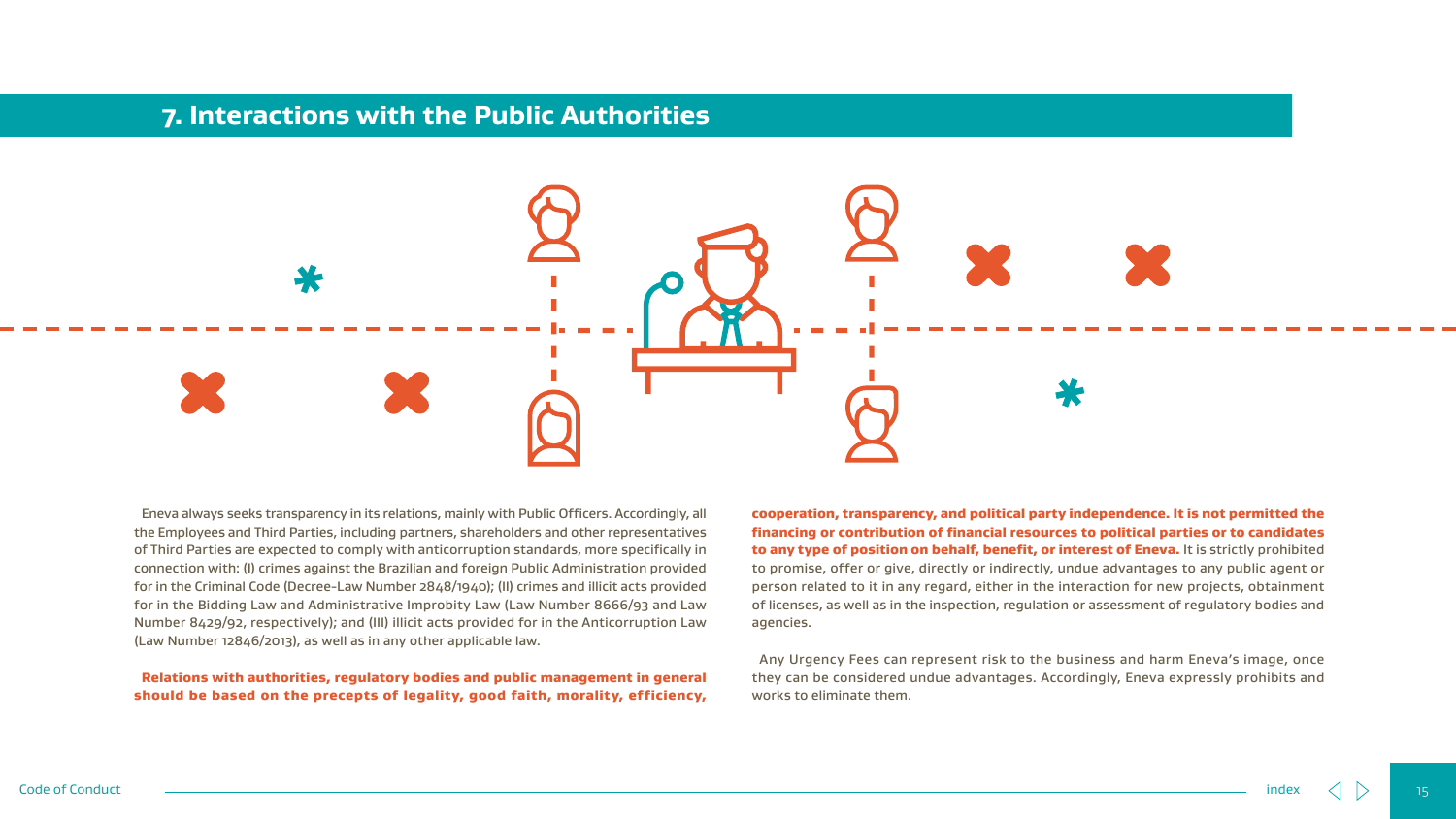### **8. Gifts, presents and hospitality**

Offering gifts<sup>1</sup>, presents<sup>2</sup> and hospitalities<sup>3</sup> by Eneva's Employees should not be associated to any type of retribution or consideration, such as favors, advantages, privileges, benefits, commercial advantages etc.

Gifts, presents and hospitalities can only be offered and received in accordance with applicable laws, policies, and regulations, especially when involving Public Officers, in order to be not characterized as undue advantage.

It is permitted to receive and offer only institutional gifts of promotional nature and with no market value. It is strictly forbidden to offer any gift, present or hospitality by Third party on behalf of Eneva.

Eneva permits the participation of Employees in events related to its activities or resulting from them, as well as permanent intellectual and professional improvement. It is possible to accept or offer gifts, as long as they are only promotional, not exclusive, with no market value or which can be publicly revealed without causing embarrassment to the company and the professional.

The Employees should decline presents or favors that fail to respect the values and principles of the company and the best practices of commercial relationship.

Donations, advantages, rewards or benefits offered by customers or Third Parties and which fail to meet the criteria set out above should be communicated to the company's management, and not to the Employee(s) involved with that customer or Third party. The Communication area and the Compliance Committee should give proper treatment to the matter, according to the ethical interests and commitments of the Company.

If the gift or present implies a situation of conflict of interest, violates the principles of this Code of Conduct and the internal regulation or causes loss to Eneva or its Employees, the Compliance Committee can refuse, return, destroy or redirect it. Doubts related to the receipt or offer of presents, gifts, hospitality, favors or advantages involving Employees or Third Parties should be directed to the immediate superior or to the Compliance area.

- **Gift:** Includes items like diary, pen-drive, pens, caps, notebooks, panettone, chargers.
- **\*** Present: Includes items like wines, flowers, vouchers, baskets of presents, tickets, and air tickets.
- **Hospitality:** Any social entertainment used to promote the business of a company, such as travels or transport, meals, tickets for sports events, concerts or other social activities.

runs, shows, concerts etc.).

 $\left\langle \text{Code of Conduct} \right\rangle$  and  $\left\langle \text{Oode of Conduct} \right\rangle$  and  $\left\langle \text{Oode of Conduct} \right\rangle$  and  $\left\langle \text{Oode of Conduct} \right\rangle$  and  $\left\langle \text{Oode of$ **Conductive conductive of Conductive Conductive** $conductive conductive conductive conductive conductive conductive cond$ 

### Understand the gifts, presents and hospitality better:



**<sup>1</sup>** Any object with no market value which is distributed as courtesy, propaganda, habitual promotion or in special events or commemorative dates (example: pen, diary, calendar, mug with the company's logo etc.).

<sup>&</sup>lt;sup>2</sup> Any object or service of personal benefit with commercial value (example: beverages, electronic devices, clothes, including tickets for entertainment and sports events,

<sup>&</sup>lt;sup>3</sup> Covers transport (air, sea and/or land), and the payment of expenses with travel, meal, lodging, transport, entertainment, among other (example: invitation for promoted events, tickets for games, runs or entertainment events, which are supported or sponsored by the company, invitation for presentation of products and services or facilities of the company etc.). Hospitality of exclusive tourism or leisure character is considered as present.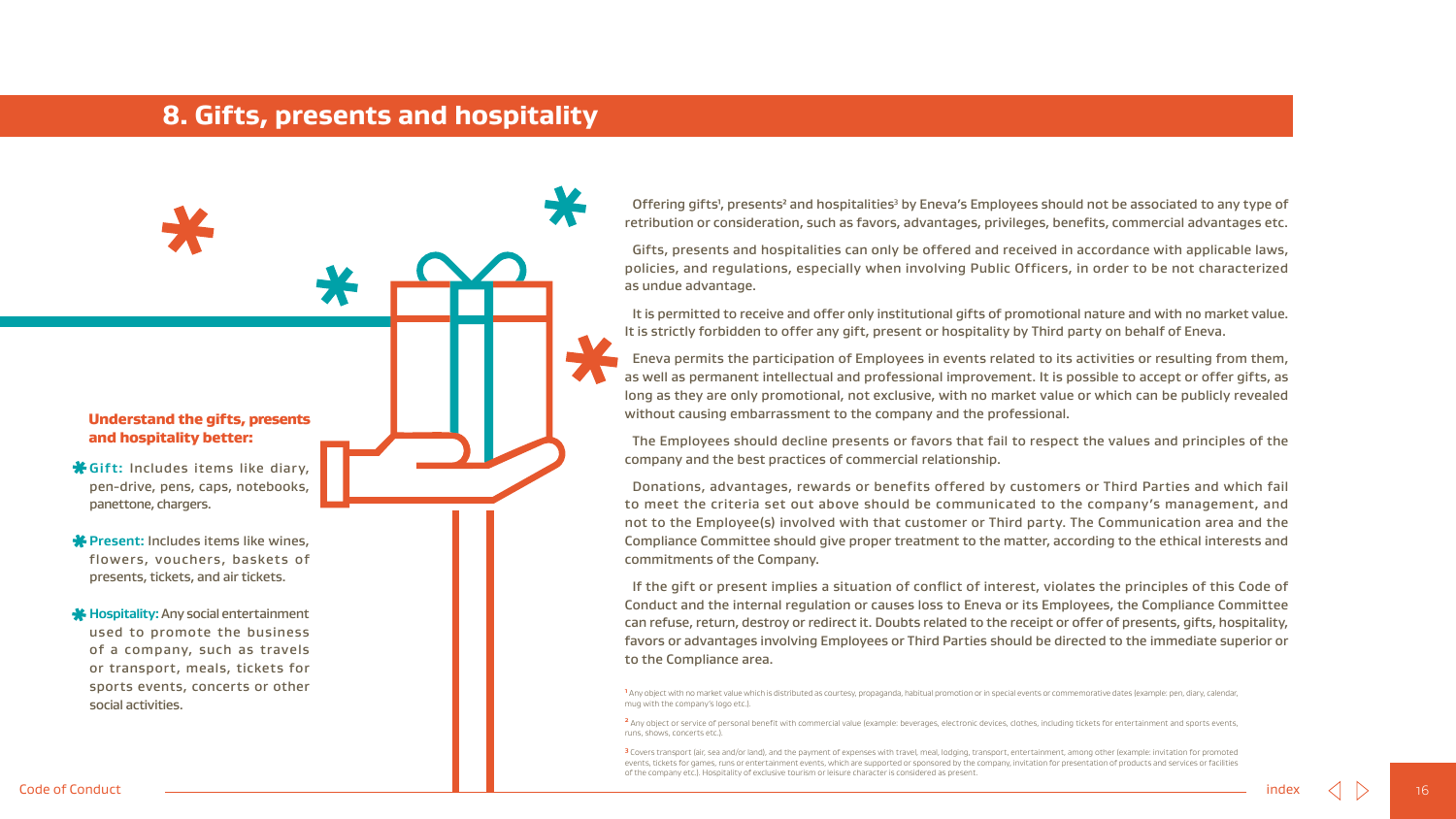### **9. Relating with Third Parties**



Third Parties' operations are often an important and essential mean to do business. However, in certain cases, Third Parties can represent Eneva and, if they violate the law or the Code of Conduct, they can directly affect the Company and/ or its Employees.

Therefore, it is essential that Third Parties with relation with Eneva operate in accordance with the principles of this Code of Conduct, therefore as the Code of Conduct of Third Parties.

### Expected Employee Attitudes:

All Eneva Third Parties of Eneva should meet the applicable legal requirements and the generally accepted standards in connection with environment, safety, health and social responsibility, especially in relation to prohibition of practices of corruption and child or forced labor or under condition analogous to slavery.

I. The hiring must be necessary and transparent, and the selection process should follow criteria of objectivity and impartiality, considering technical and commercial aspects. It is also necessary to prevent any conflict of interest upon selection and preserve the confidentiality of the process;

II. Every process of assets or services hiring should be conducted based on high quality of delivery and competitiveness of its terms and conditions;

III. In case of possible or actual conflicts of interests with the Company, the Employees and Third Parties have the responsibility for communicating Eneva in order to avoid or solve the situation;

IV. Third Parties should have the necessary experience to contribute for the development of specific projects. Their selection should follow a detailed specification of the work and be largely documented – it is prohibited to hire by mere appointment and/or recommendation, without proper selection procedure;

V. All Third Parties should duly evince the provided work, either a service or a product delivery. Any payment can only be authorized upon existence of proof, duly checked by the Employee and observing the grants of authority in force.

index

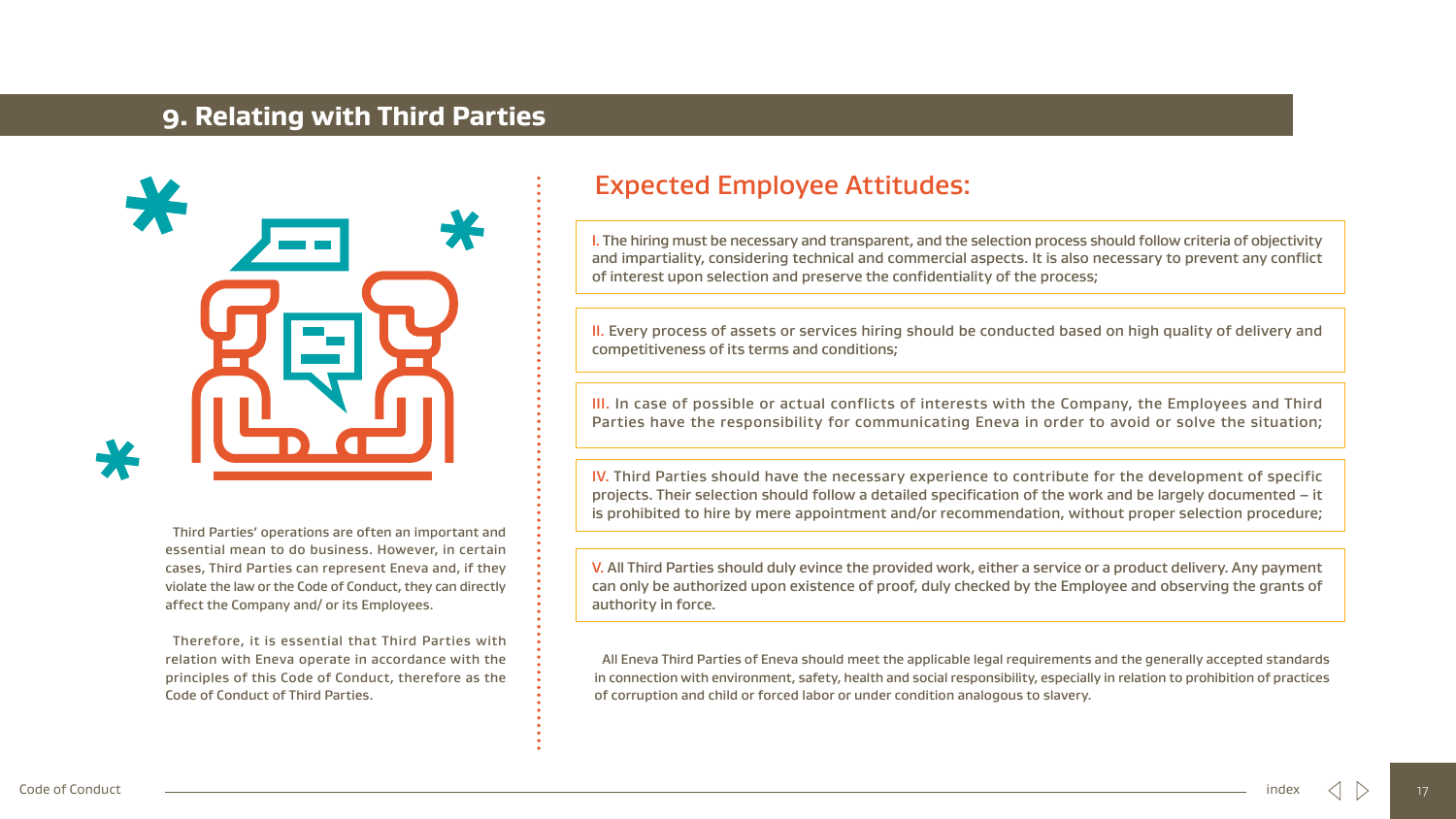### **10. Donations and sponsorships**

Eneva acknowledges its social responsibility and is prepared, pursuant to the applicable laws, to support causes related to its activity through donations and/or sponsorships.

However, donations and sponsorships should never be made if they might be interpreted as undue advantages. Eneva's Employees cannot obtain personal advantage (or try to benefit the Company) unduly, through a relation with another individual, institution or organization.

Donations and sponsorships cannot, under any circumstance, affect commercial decisions or create undue obligations to the Employee or Eneva.

All projects receiving donations or sponsorships should be in accordance with Eneva's values and policies and compliant with the applicable laws and regulations.

It will only be allowed the realization of donations and sponsorships duly approved by the Internal Commission of Donations and Sponsorships, in accordance with the applicable standards and procedures.





index

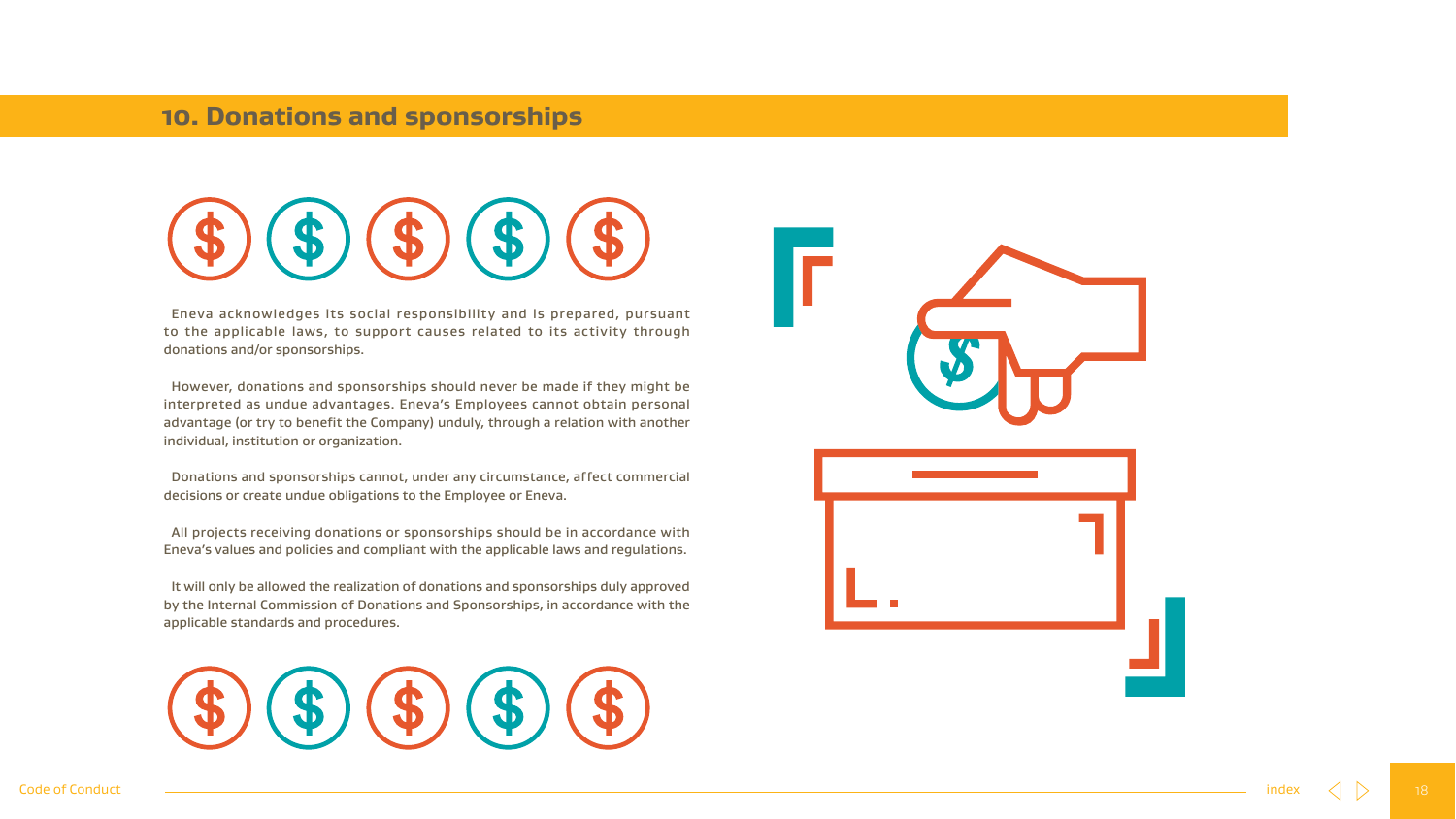### **11. Family Relationship**

At Eneva and its subsidiaries, it is permitted the work of Employees with family relationship, and hires are always preceded by a process of selection and specialized evaluation, in order to ensure equality, impartiality and transparency in the processes of hiring professionals to work in the companies.

Although the company accepts professionals with family relationship, they are not allowed to work under direct or indirect subordination, including marital relations.





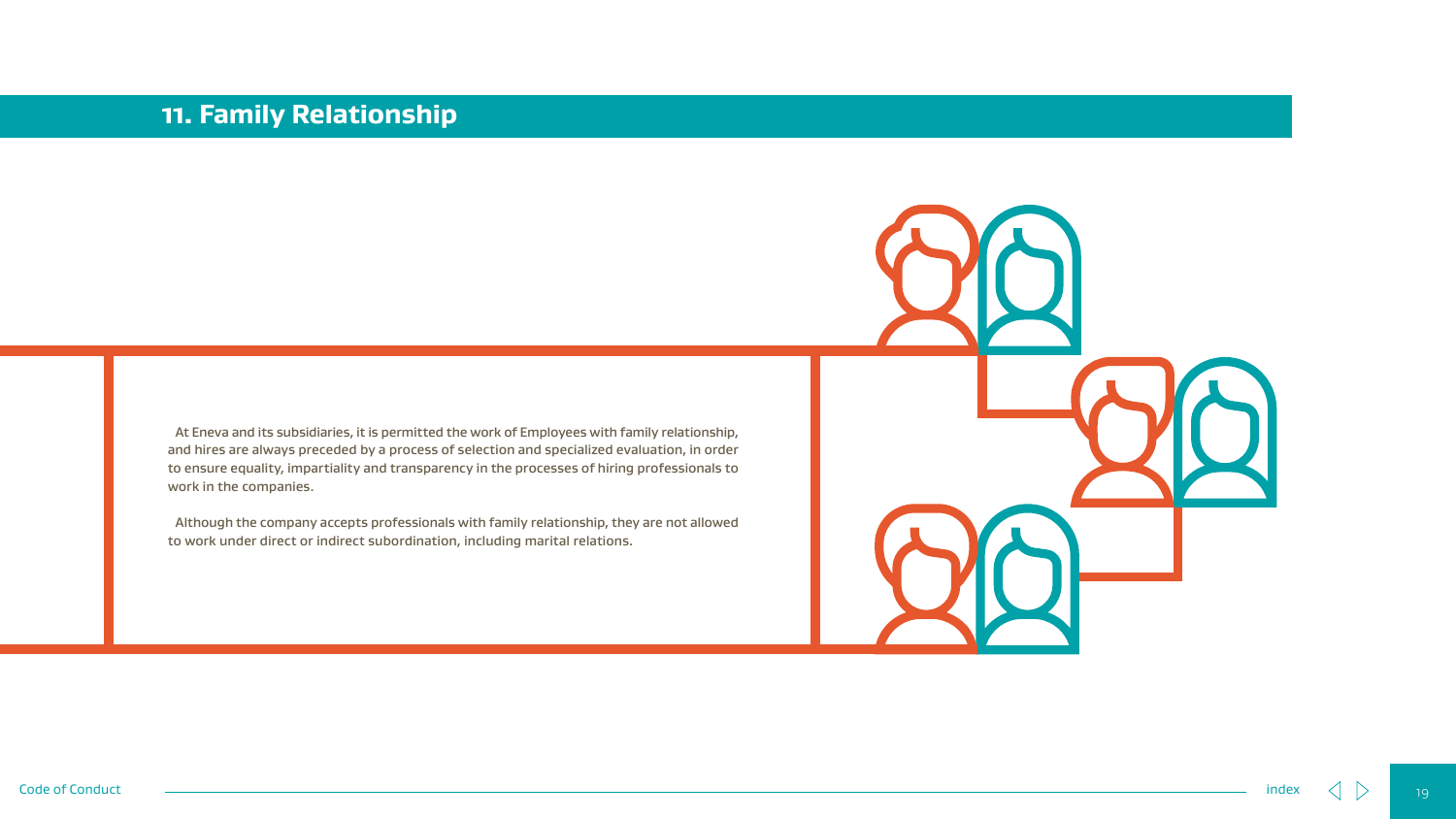### **12. Use of Information**

### 12.1. Confidential

### 12.2. Records and Reports

It should be preserved the privacy of confidential information which has not been disclosed to the public in general. Non-public information of or about Third Parties should be equally protected in conformity with legal and contractual requirements.

The Employees are forbidden to disclose confidential information of the Company to unauthorized Third Parties.

The Employees are forbidden to use, disclose or explore directly or indirectly confidential information of the Company for their own personal benefit, of Third Parties or in prejudice to Eneva.

The confidentiality should be preserved during and after the Employee's labo relationship with Eneva, and any unauthorized disclosure should have civil and

In accordance with general accounting principles, data and other information recorded should always be complete, precise, and compatible with the systems used, observing the applicable laws.

Eneva seeks to ensure that all data, information or records created by the Company or for which it is responsible are true and appropriate and provide a precise and reliable vision of its operations and financial condition to the interested parties and to the public in general.

| n<br>S.<br>5.           | criminal consequences to those who did it. All the Employees are responsible for<br>ensuring that, pursuant to the existing policies, Third Parties have no unauthorized<br>access to confidential information of Eneva.                     |
|-------------------------|----------------------------------------------------------------------------------------------------------------------------------------------------------------------------------------------------------------------------------------------|
| y                       | If business activities require confidential information to be shared with Third<br>Parties, the procedure can be subject to a confidentiality agreement.                                                                                     |
| y<br>d                  | Eneva also respects all confidential information pertaining to Third Parties. The<br>Employees should be careful about how to refer to the Company in public places,<br>such as airports, restaurants, planes, trains, buses, elevators etc. |
| r,                      |                                                                                                                                                                                                                                              |
| $\overline{\mathsf{d}}$ |                                                                                                                                                                                                                                              |
|                         |                                                                                                                                                                                                                                              |
|                         |                                                                                                                                                                                                                                              |
| V                       | involved in this type of illegal behavior are subject to sanctions under the terms of                                                                                                                                                        |
| d                       | the applicable law.                                                                                                                                                                                                                          |
| $\mathsf{d}$            |                                                                                                                                                                                                                                              |
|                         | In addition, the management of information should be understood as the creation,<br>retention, and disposal of such information. Many business records that the                                                                              |
| n                       | Employees create or receive in the course of their work are valuable assets to Eneva.                                                                                                                                                        |

False or misleading records and accounts, or incorrectly described facts can represent frauds. In addition to Eneva's responsibility as company, the Employees

- Employees create or receive in the course of their work are valuable assets to Eneva. Therefore, the efficient and correct management of information is highly important to Eneva.
- The Employees should report through the whistleblower Channel of Eneva any suspicion or violation of these principles.

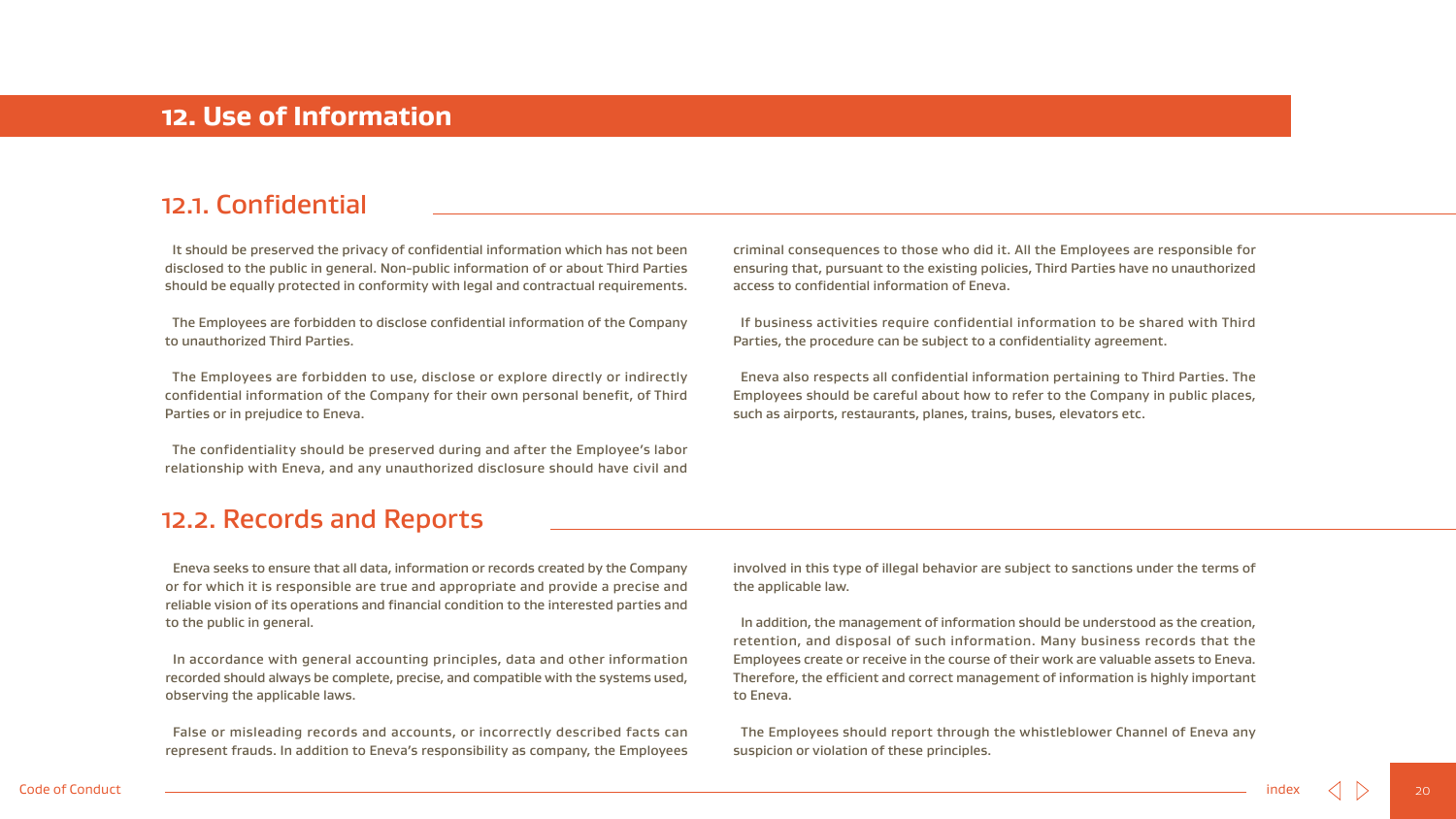### 12.4. Digital Media and Social Networks (Internet)



| ons<br>and | to which it has access safe and will always take proper precautions<br>upon transmission. |
|------------|-------------------------------------------------------------------------------------------|
| <b>SS.</b> |                                                                                           |
|            | Eneva is oriented by the General Data Protection Law (LGPD), or Law                       |
| ed,        | Number 13,709 of August 2018, which seeks to meet the best practices of                   |
| ata        | data governance and international standards.                                              |

The Employees should be aware and understand the principles of integrity and transparency of Eneva prior to joining social networks, virtual communities, and other types of digital media, such as instant message applications.

Eneva's Employees are authorized to disclose information about the Company in social or digital media as long as it is public, and does not affect the image and reputation of Eneva or harm the safety and integrity of its Employees.

Internal communications and photos of Eneva's facilities should not be disclosed by the Employees in any external digital environment, unless there is explicit instruction for sharing.

These are some examples of information that can be published/shared on social media:

- I. Information published on Eneva's social medias;
- II. Internal initiatives of Communication and Human Resources areas;
- III. Training conducted by Eneva that does not have confidential information;

IV. Get-together events.

### 12.3. Data Protection

All the Employees should comply with data protection rules and regulation and, in particular, actively contribute to ensure that the Company's data a their personal data are sufficiently protected against unauthorized acce

Eneva will only collect or use personal data for previously define published, clear and legitimate purposes. Eneva will keep personal da



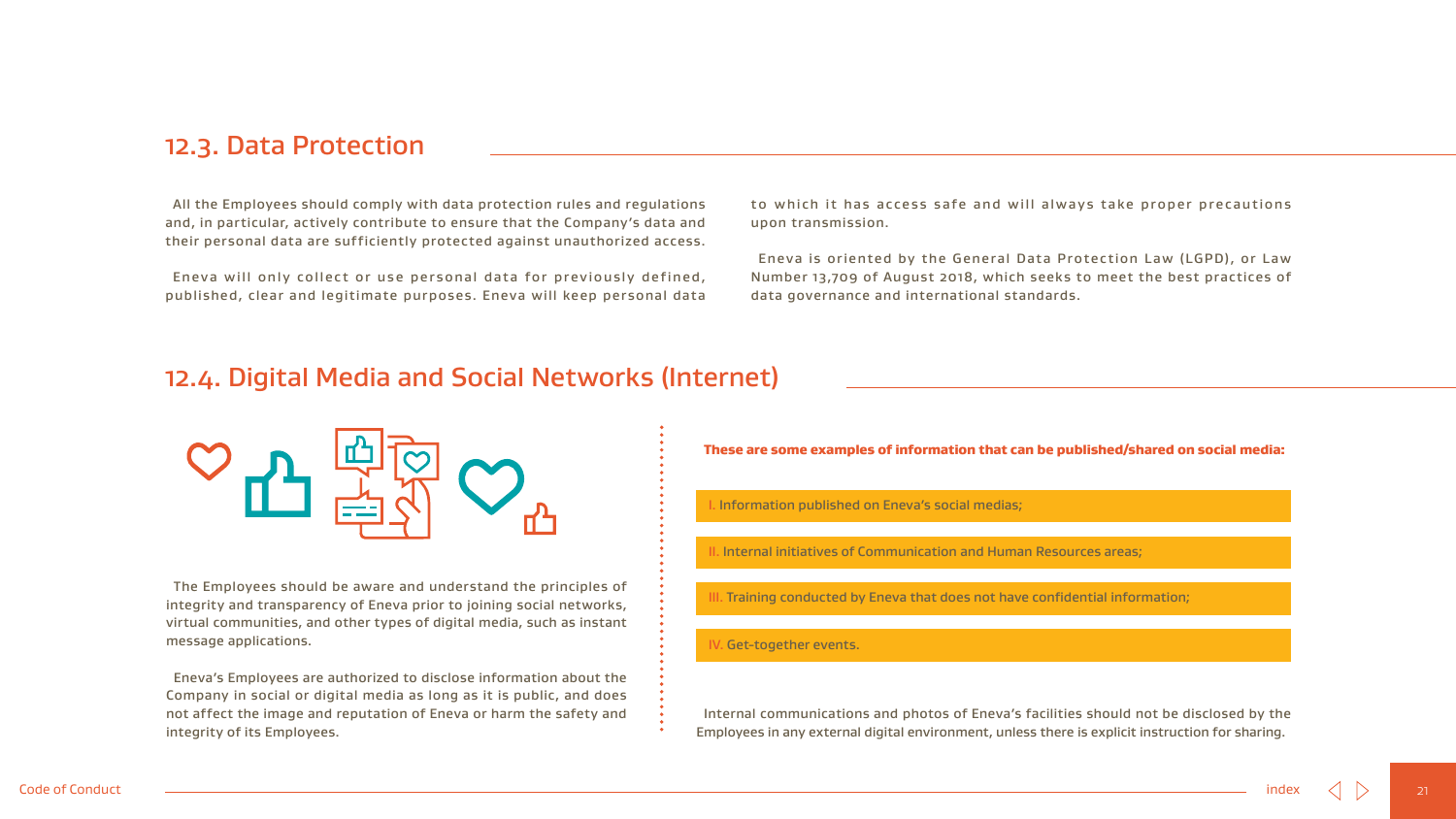### 12.5. Rules regarding inside information

Privileged information is not published under any circumstances and events related to the listed company or whose marketable securities are traded in the market and which, if it becomes public, can materially affect the price of shares. Therefore, it should be treated with proper confidentiality and strictness.

In accordance with these rules, Employees should not buy or sell marketable securities when they hold privileged information on them. The mere attempt to carry out these operations is also forbidden.

II. If their position and responsibilities permit access to confidential or strategic information, it should not be transferred to Third Parties (including family members and colleagues). Employees should not buy or sell securities or shares of the Company based on confidential or strategic information;

### Expected Employees attitudes:

III. Having responsibility for preventing any unauthorized person from accessing such information, having double attention with documents and materials left on desks, drawers, and cabinets or in unsafe electronic devices.

I. Not make recommendations that represent advisory of Third Parties which could affect the purchase or sale of such securities;

### 12.6. Company, society and press

The company's communication with the society and press is governed by responsible, clear, and timely information, which preserves the trust of our public of relationship and the public opinion in general.

The company will seek to ensure the veracity of information as basic premise of our communication. The Employees should, therefore, pass on information to the society and the press only when duly authorized. It is forbidden to disclose or comment on strategic information of confidential or restricted nature, except when there is specific authorization.

 $\bigstar$ 



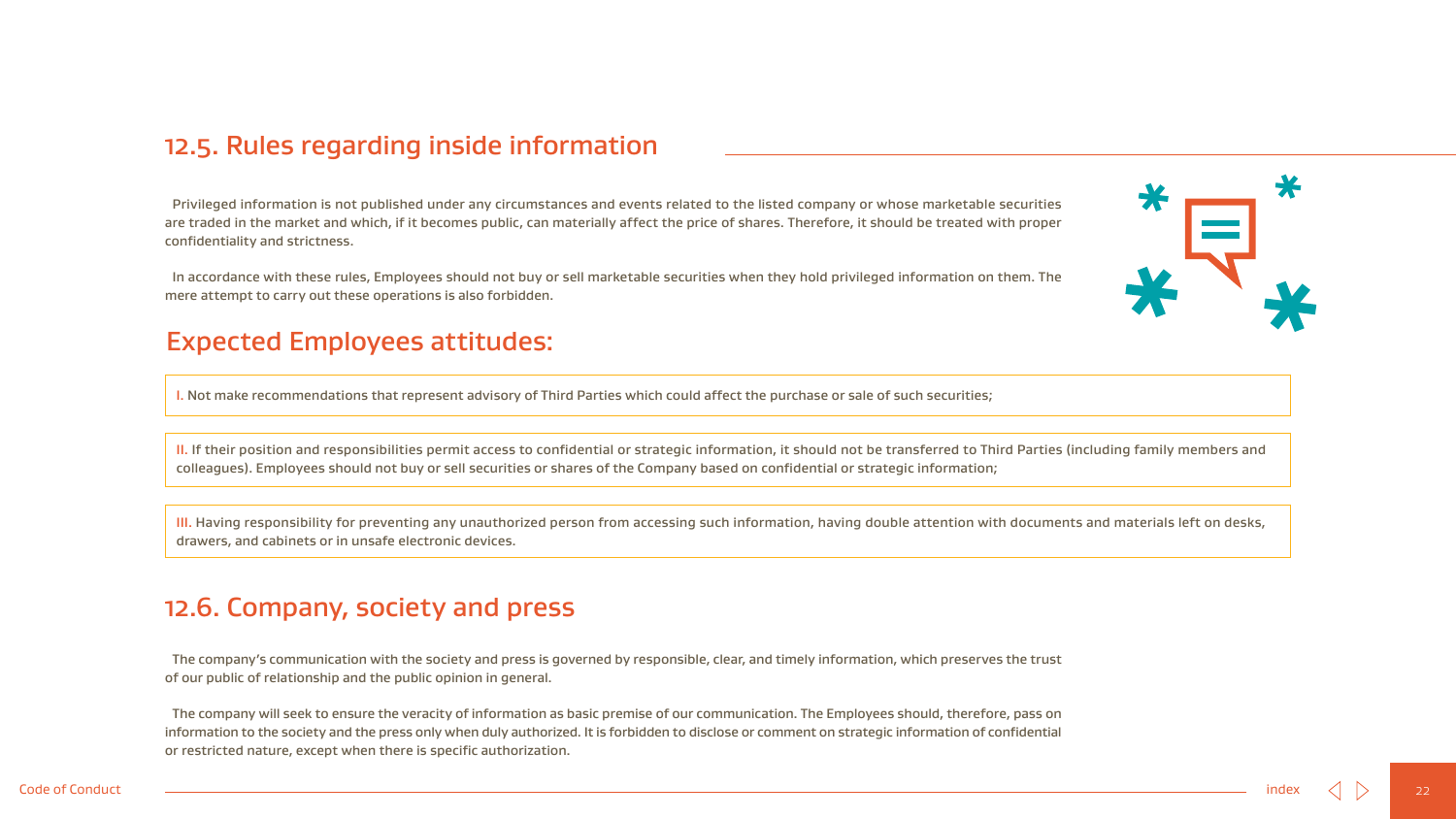

### **13. Correct use of the Company's property and resources**

Eneva's property, resources and tools should be used for business purposes of the Company. It is prohibited to use them for purposes other than those reasonably expected for the regular work performance.

The Employees should treat Eneva's property, resources and tools with proper care, and ensure they are not damaged, lost or improperly moved. It is strictly forbidden the use of the Company's electronic communication tools to access or transmit illegal, discriminatory, offensive, or pornographic material.

- The resources and tools, including the corporate e-mail, belonging to the Company, are considered work means and, therefore, can be monitored by Eneva at any time.
- The Employees should inform their hierarchical superior or report through the whistleblower Channel any suspicion or violation of these principles.
- 



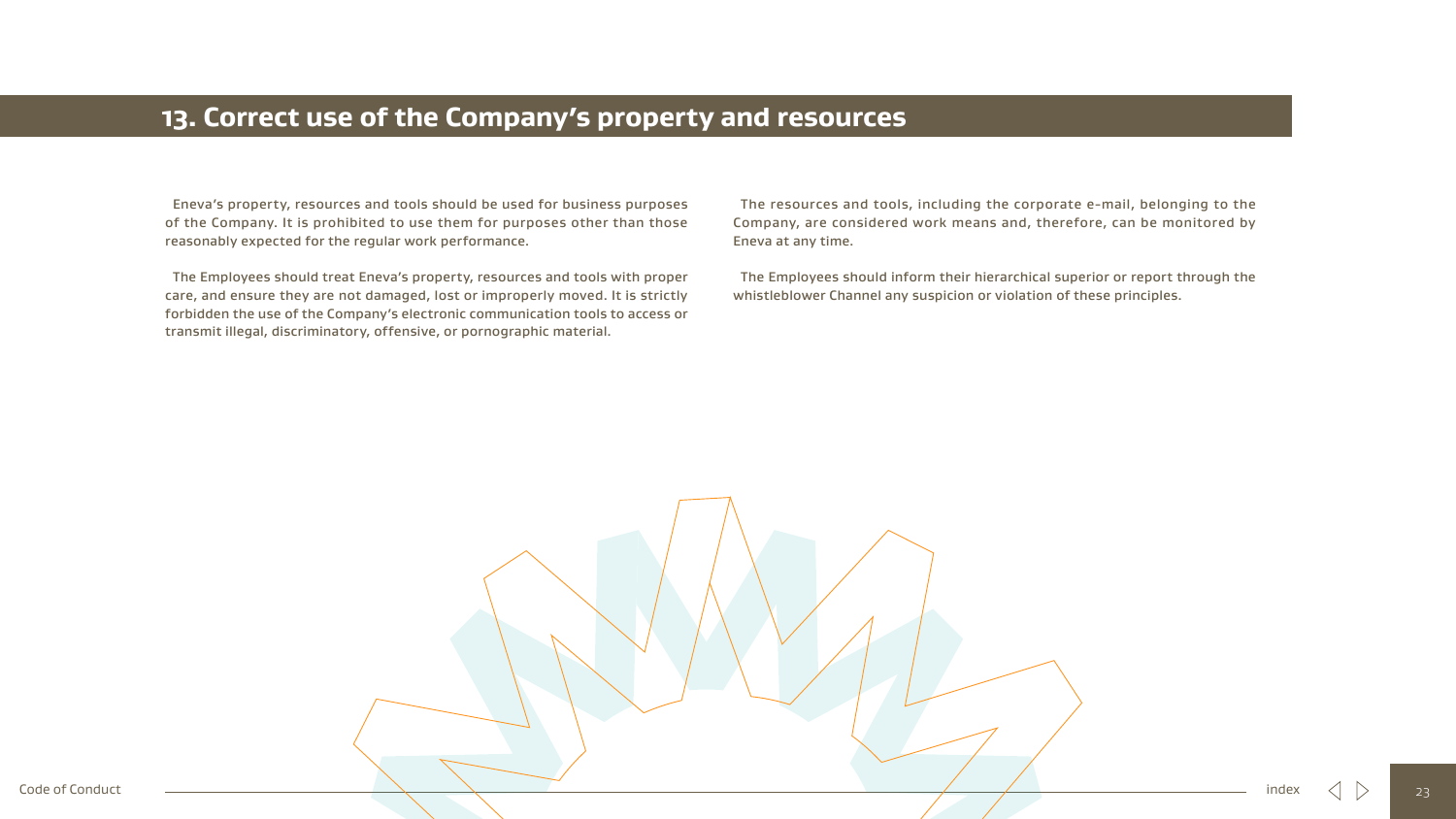### **14. Health, safety and environment care**

One of Eneva's main priorities is the protection of human life and environment. Eneva is unconditionally committed with the health and safety of its Employees.

Every Employee shares the responsibility for protecting their workmates and the workplace environment. At the same time, they should know the health, safety and environmental procedures, being able to instruct, support and inspect their workmates and team in this regard, observing all laws, regulations, guidelines and policies of environmental protection and occupational safety.

All the Employees should conduct their activities by adopting practices that preserve the environment and foster sustainable



development, using resources with responsibility, including water, paper and energy, avoiding waste and acting with social and environmental responsibility. Eneva operates in conformity with all applicable environmental laws and is committed to support the economic, social, and cultural development of the areas where it conducts business.

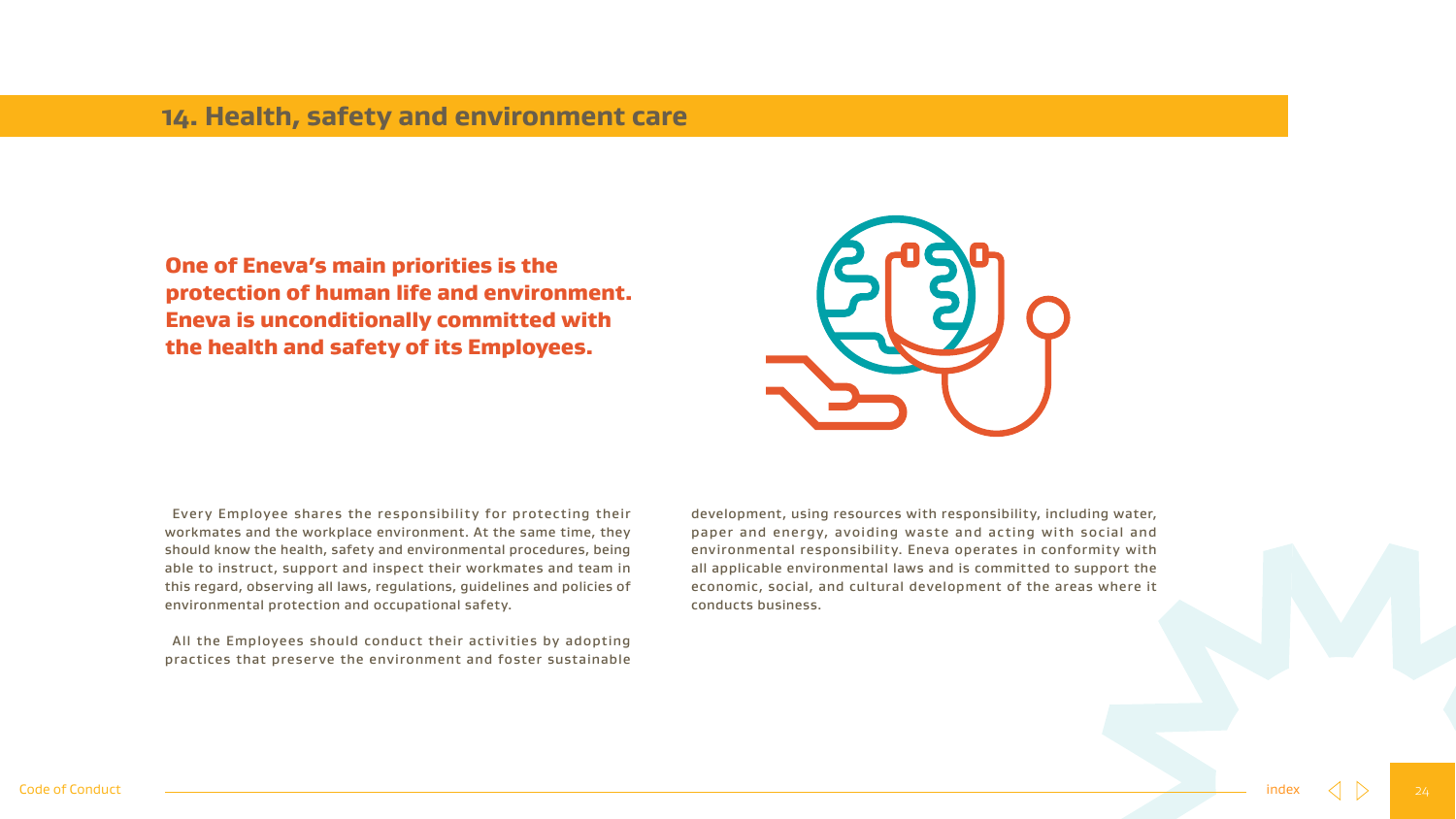### **15. Everyone's responsibilities**

### All Employees are guardians and responsible for the principles set forth in this Code.

### Expected Employees attitudes:

II. Keep updated by attending all regular training held by Eneva. Training is mandatory for all the Employees, interns, young apprentices and Third Parties;

I. Read and accept the Code of Conduct, Anticorruption Policy and others integrity guidelines;

III. Report violations whenever they witness or suspect of any act noncompliant with the rules of this Code or any other internal regulation of Eneva.

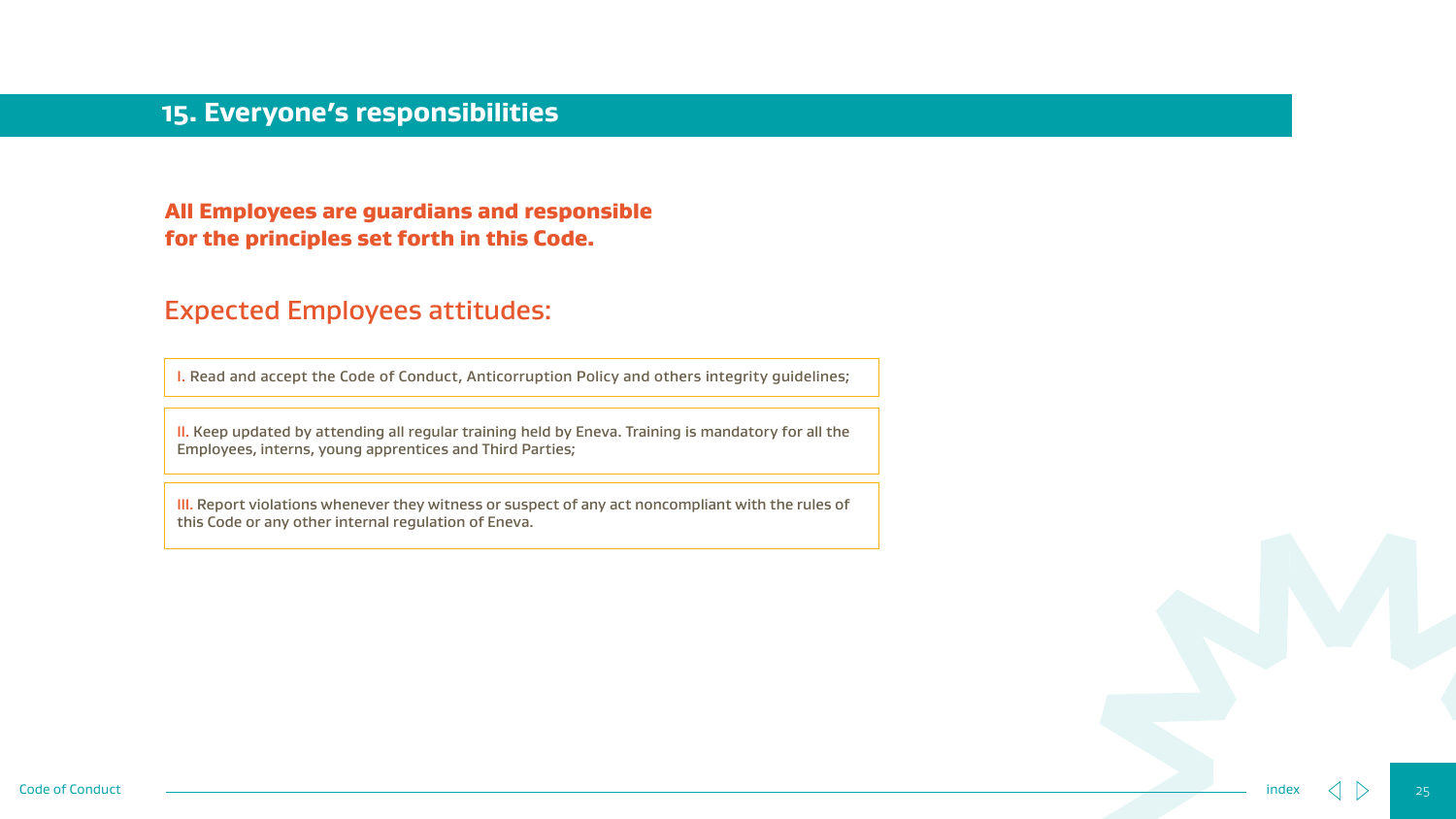### **16. Violation Reporting**



 $\left\langle \text{Code of Conduct} \right\rangle$  and  $\left\langle \text{Oode of Conduct} \right\rangle$  and  $\left\langle \text{Oode of Conduct} \right\rangle$  and  $\left\langle \text{Oode of Conduct} \right\rangle$  and  $\left\langle \text{Oode of$ **Conductive conductive** $$\left\langle \text{Oode of Conduct} \right\rangle$  and  $\left\langle \text{Oode of$ **Conductive conductive conductive conductive** $conductive cond$$ 

All the Employees and Third Parties should freely express their concerns and immediately inform any behavior or situation that could conflict with this Code of Conduct or violate Eneva's policies, and the applicable laws or regulations.

When the Employees become aware of a potential or actual violation, they are encouraged to inform their superior and the Compliance area and/or use the Whistleblower Channel of Eneva.

In case the Employee or Third party prefers to remain anonymous, Eneva will ensure this confidentiality. In either case, the identity of the reporter will be kept as non-disclosed. If requested, the reporter will be informed about the status of the report.

We ensure that all reports will be properly analyzed and responded, observing the pre-established terms.

No retaliation, penalty or discrimination will be imposed against any executive, Employee or people as result of a report or complaint involving violation of the present Code of Conduct or the integrity policies of the company. This also applies when the report has no grounds, as long as the information is provided in good faith.

### Employees and Third Parties may report violations as follows:

### 1. By website: www.contatoseguro.com.br 2. By telephone: 0800 601 8679

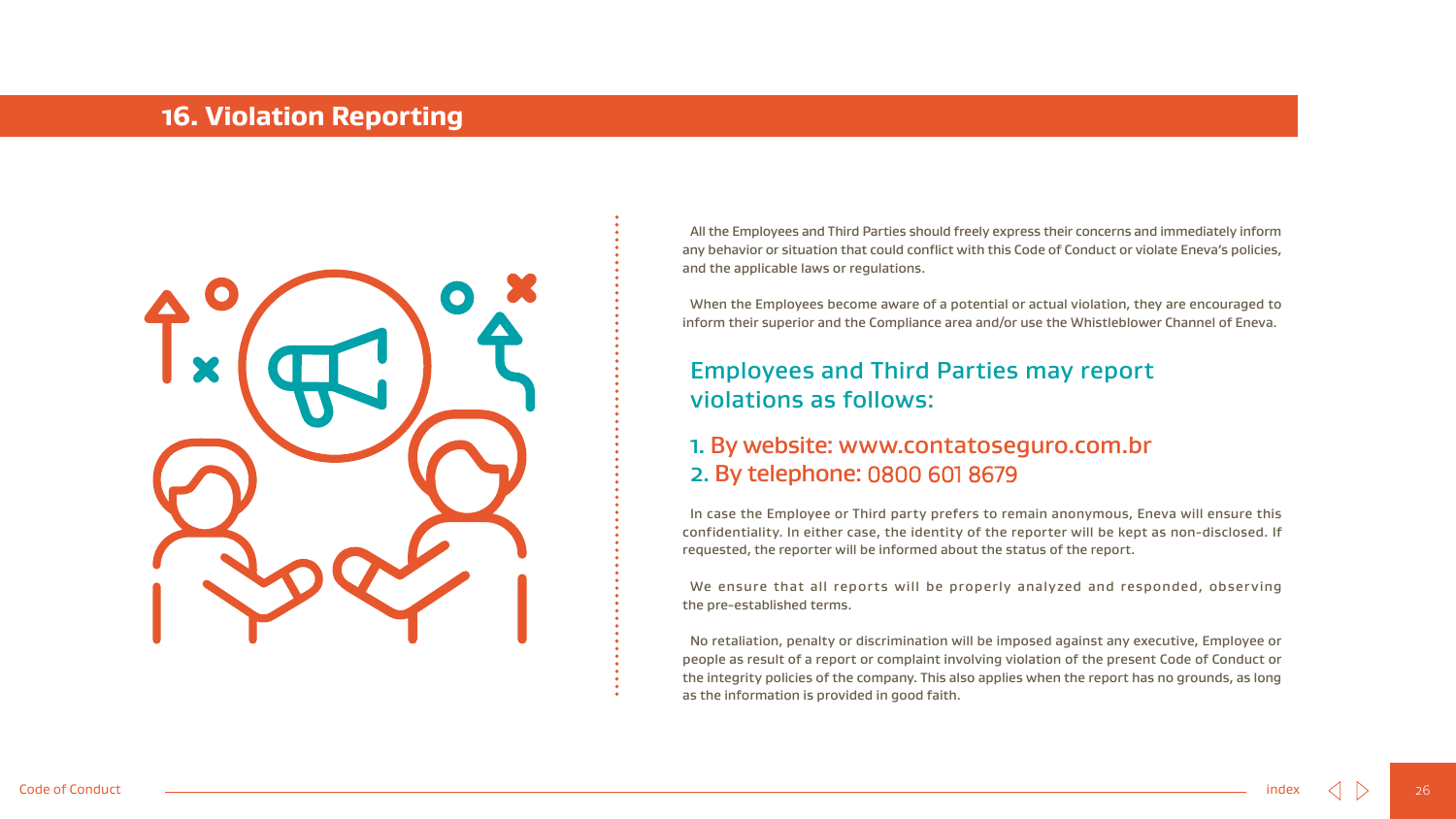### **17. Violation Consequences**

The disciplinary measures will be proportional to the nature and level of violation, ranging from a warning to dismissal with cause, without prejudice to administrative, civil, and criminal sanctions, when applicable, under the terms of the respective legislation.

It is worth mentioning that Third Parties who get involved in violations of this Code of Conduct, Eneva's policies or the applicable laws and regulations will be subject to the measures provided in the respective contract, including the discontinuance of commercial relation.



The non-compliance with the conducts set forth in this Code, in Eneva's policies and/or in laws and regulations related may result in the application of disciplinary measures to the responsible Employees.